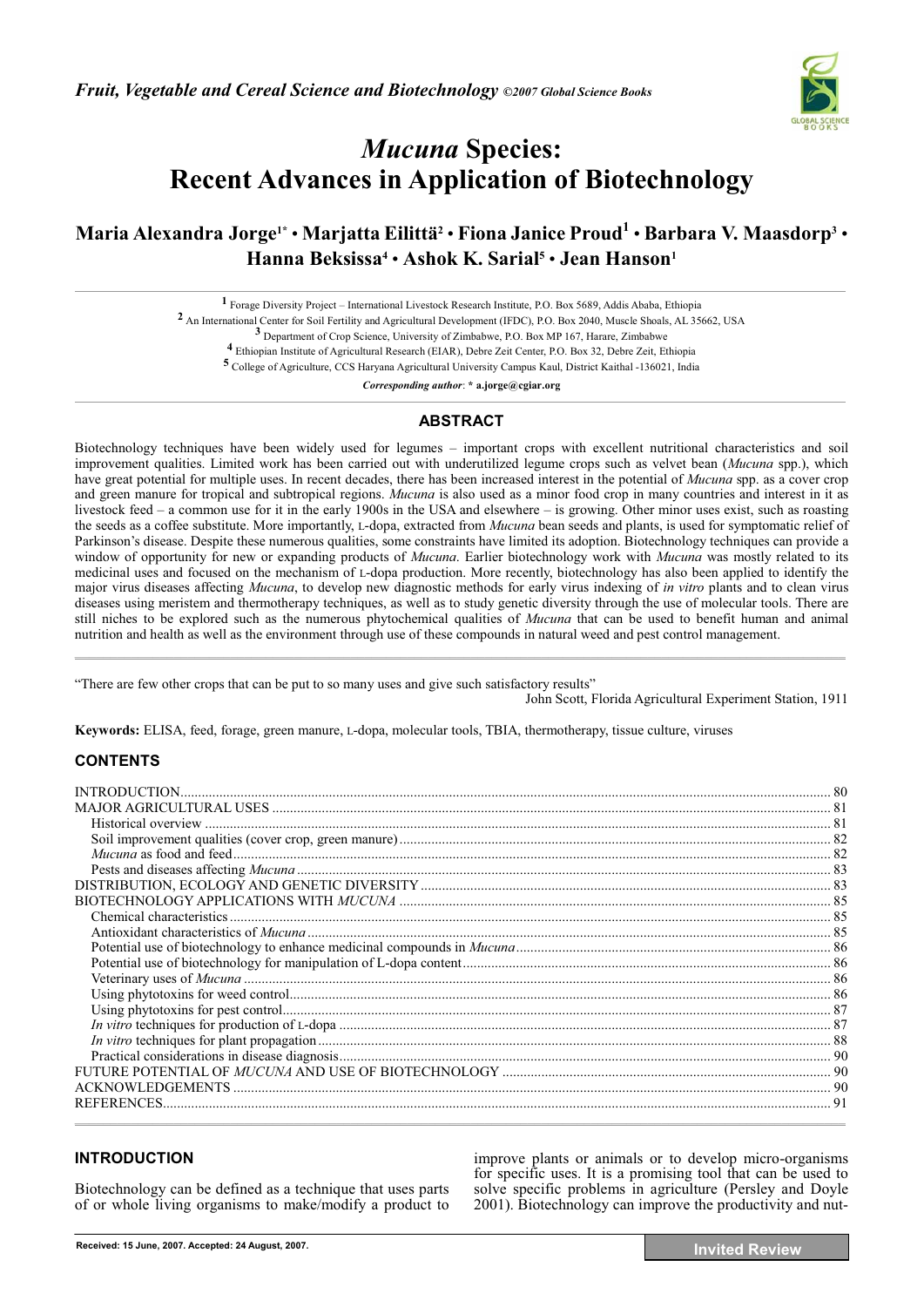rient value of crops. It can also help to reduce the use of toxic agricultural pesticides and to improve the efficiency of fertilizers and improve other soil aspects (FAO 2004). The increasing growth of the world population as well as the drastic degradation of the natural resources (5-7 million ha of agricultural land are lost every year [Steiner 1996]) emphasises the need to look for more economical, viable and environmentally friendly alternatives to increase food production for the near future.

Legumes are increasingly important in efforts to increase food production. They are a low cost source of complementary proteins to the diet of both people and, comprising many types of forage, also livestock. Due to their nitrogen fixing capability, they also contribute to soil N, thereby improving the natural resource base and reducing the need for costly inorganic fertilizers (Jaiwal and Singh 2003a). Biotechnology techniques have been widely used for legumes such as *Glycine*, *Arabidopsis*, *Medicago*, *Vigna*  or *Lotus* (Jaiwal and Singh 2003a, 2003b), which are often used as model crops. Limited work has also been carried out in under-utilized legume crops.

Velvet bean (*Mucuna* spp.) is one of these crops that have great potential for multiple uses but at the moment, it is still under-utilized. Despite previous research and extension efforts, *Mucuna* is not currently adopted by farmers on a scale that one would expect based on its production potential and in general, high nutritional quality. This is possibly due to a range of factors such as poor understanding of its diversity, content of anti-nutritional factors that limit its food/feed usage as well as the itchiness of the bristles on the leaves and pods of most species, although some glabrous genotypes occur naturally (the species name '*pruriens*' in Latin means 'itching sensation'). There is little exact knowledge on the total production of *Mucuna* worldwide. Some figures have been estimated in different locations: about 900,000 ha of *Mucuna* were cultivated annually worldwide (Duke 1981); more than 30,000 small-scale farmers in the hillsides of Central America were cultivating *Mucuna* as a green manure and cover crop (Flores 1997; Buckles *et al*. 1998); and 14,000 farmers were growing *Mucuna* as a cover crop in Benin (Honlonkou and Manyong 1999). Surveys sometimes consider cover crops as a whole: more than 125,000 farmers in southern Brazil and others in neighbouring countries (Calegari *et al*. 1997) and over 200,000 farmers in Central America (Flores 1997) have been using cover crops. Therefore, there is a relative paucity of information on *Mucuna*'s adoption in comparison to a relatively large number of scientific reports on *Mucuna* (many of them using modern technologies), demonstrating the need to further study and share information on the issue.

This overview of uses of *Mucuna* gives a general update about research in general, focusing on the use of biotechnology tools that may enhance the use of *Mucuna*, either improving the quality of the starting materials (seeds) or the yields of the final product (plant exudates *in vitro* to extract 3-(3,4-dihydroxyphenyl)-L-alanine [L-dopa]). These studies can contribute to increasing exciting, and sometimes unexpected, knowledge of the *Mucuna* plant, opening new perspectives and niches for better uses.

#### **MAJOR AGRICULTURAL USES**

#### **Historical overview**

*Mucuna* has a long and diverse history as a cultivated crop. It has been used in India for many centuries as a remedy in the ancient Ayurvedic system (traditional medicinal system in India [Zandu 2007]) to relieve symptoms of Parkinson's disease and in numerous countries various medicinal uses have been reported. Hundreds of references witness the widespread use, and intensive studies conducted on the feed, forage, and soil fertility improving qualities, in the southern states of the USA between the 1890s and 1940s. After the Second World War, its use quickly declined due to the decreased price of fertilizer and greater cultivation of soybean

(Buckles 1995; Eilittä and Sollenberger 2002), and, perhaps more importantly, rapidly increasing labour prices and a significant shift from small family farms with mixed croplivestock farming to large-scale operations that were focused either on crop or animal production (Eilittä and Sollenberger 2002). Similarly, green manure crops such as *Mucuna* and *Crotalaria* covered 240,000 ha in Zimbabwe, annually, in the 1920s to 1950s, with some use as livestock feed (Rattray and Ellis 1952). The 1990s witnessed an increased interest in the potential of cover crops and green manures among those interested in improving agricultural productivity in developing countries, and *Mucuna* was one of the most popular of those cover crops. Numerous extension efforts focused solely on *Mucuna* uses as a soil improver and weed suppressor, but *Mucuna* use has now become localized and limited, suggesting constraints to its wider adoption. When intercropped, competition with the main crop, most commonly maize, can occur if *Mucuna* is planted too early (typically before 40 days after sowing maize or other similar crop), and therefore low productivity and poor adoption can be expected in areas with a short rainy season. An adoption constraint reported in southern Veracruz, Mexico and elsewhere has been the poor knowledge of *Mucuna*'s uses beyond cover cropping, and therefore lack of farmer-use and markets for *Mucuna* products (Eilittä 1998). Constraints reported from West Africa include difficulties in planting on time (for adequate biomass to accumulate during intercropping), losses of biomass due to bushfires and animals during the dry season, as well as snakes under the  $M$ . pruriens var. utilis canopy (Galiba et al. 1998). It is unclear whether *Mucuna*'s L-dopa (an uncommon substance in plants which is also found in far smaller quantities in faba beans, *Vicia faba* L.) content (and consequent risk of poisoning), palatability, or other reasons have caused *Mucuna* to remain a minor food crop despite the fact that its proximate composition is similar to common beans and other grain legumes.

The potential to improve *Mucuna*'s utilization as a feed and food led, in the year 2000, to a coordinated research project on its utilization as a food and feed with scientists participating in Africa, Latin America, USA, and India, and with funding from the Rockefeller Foundation (Flores *et al*. 2002; Eilittä *et al*. 2003a). Since then, increasing attention has been given to the production of new and alternative crops and their bio-products for industrial or pharmaceutical uses (Morris 1999). A review of the nutritional potential of *M. pruriens* var. *utilis* was also done by Pugalenthi *et al.* (2005). Although most of the L-dopa (a non-protein amino acid neurotransmitter precursor) used for medicinal purposes is synthetic, there seems to be an increased demand for natural L-dopa production. According to some studies, the seed powder of *M*. *pruriens* showed faster anti-Parkinsonian activity than synthetic L-dopa (Mahajani *et al*. 1996; Rajendran *et al*. 1996; Hussain and Manyam 1997; Manyam *et al*. 2004a, 2004b), creating an increasing demand for natural plant extracts. In addition, powder made from *M. pruriens* cotyledons gave superior results when compared to synthetic L-dopa, which can induce DNA damage after several years of use (Tharakan *et al.* 2007). Misra and Wagner (2007) suggested that some components other than Ldopa might be responsible for the anti-Parkinson properties of *Mucuna* seeds. Interest in using vegetable dyes and tannins instead of synthetic alternatives is also growing because of concerns for environmental and human health (PROSEA 2003). As a consequence, although *Mucuna* is an under-utilised crop, there are increasing numbers of references to it in published works worldwide. The development of new and more accessible biotechnology techniques can catalyze the use of the available genetic resources by facilitating the identification of promising genetic traits and increasing their value for industrial and pharmaceutical use. This will allow sustainable conservation and rational use of biodiversity.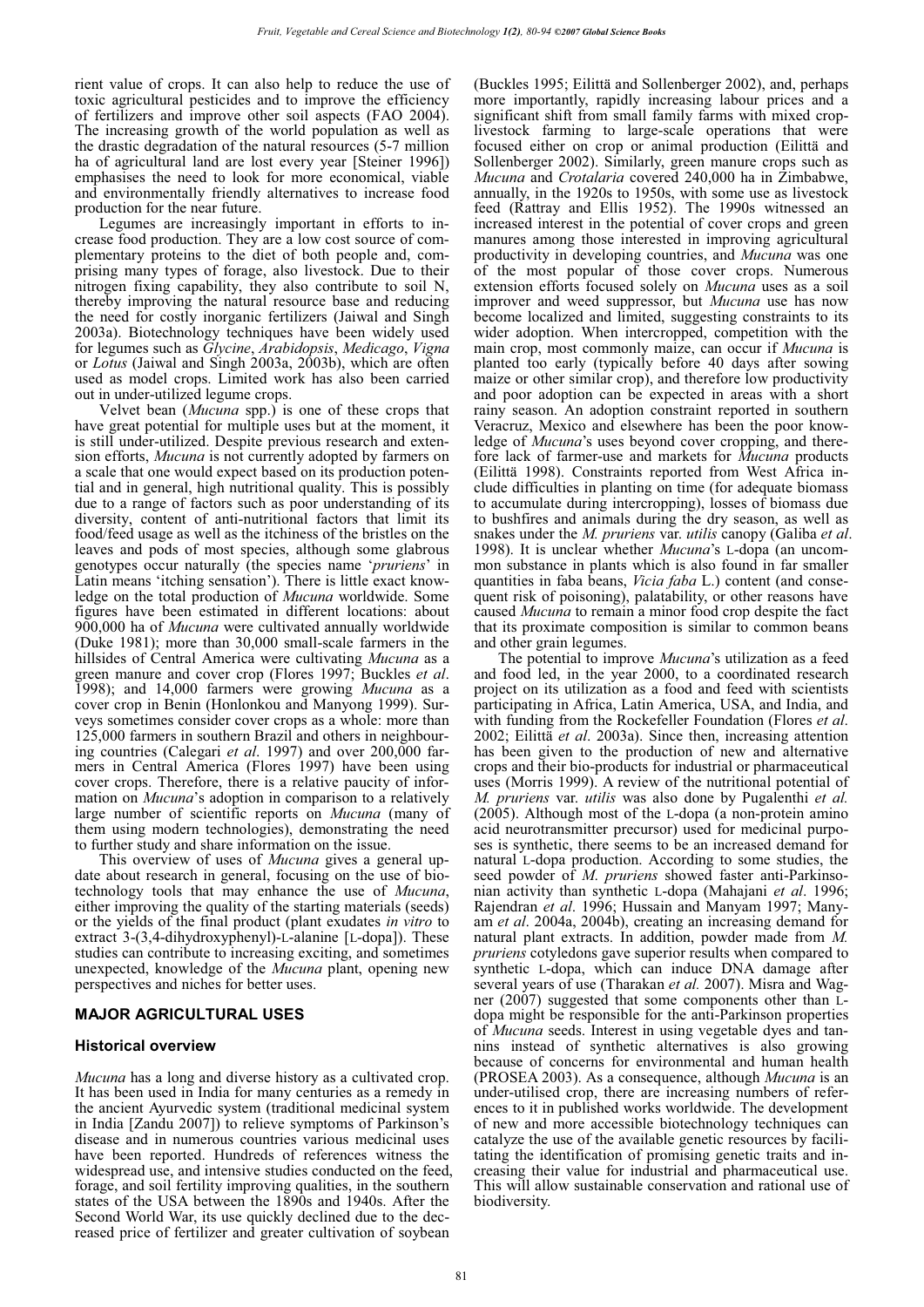#### **Soil improvement qualities (cover crop, green manure)**

*Mucuna*'s characteristics as a cover crop have been extensively studied. It is fast-growing, able to cover ground within 60-90 days (Carsky and Ndikawa 1998; Tarawali *et al*. 1999) in West Africa. It produces a great deal of biomass, and commonly in comparison of cover crops, *Mucuna*'s biomass production is the highest.

Extremely high biomass production has been documented in favourable conditions. In the TROPSOILS program trials in Brazil, *Mucuna* grown during the rainy season produced up to  $8.5$  t ha<sup>-1</sup> of above-ground dry matter, containing 252 kg of N (Lathwell 1990); the following year maize yields in unfertilized plots in these fields were  $\overline{4900}$  kg ha<sup>-1</sup>. In Honduras, Triomphe (1996) found high average biomass in farmer fields of about 11.7 t ha<sup>-1</sup>, when *Mucuna* was intercropped with maize in one season, and left to grow alone for the next. *Mucuna* biomass varied greatly with the system in an on-farm study in the humid zone of southern Veracruz, Mexico by Eilittä *et al*. (2003b). When *Mucuna* was grown as a sole crop during the main rainy season it generated a higher amount of biomass (7.3 t ha<sup>-1</sup>, 147 kg N ha<sup>-1</sup>) than when intercropped with first season maize (planted 40 days after maize) and left to grow alone in the second season  $(5.1 \text{ t} \text{ ha}^{-1}, 101 \text{ kg N} \text{ ha}^{-1})$  or when intercropped as above, but slashed prior to the second season maize cultivation  $(2.8 \text{ t} \text{ ha}^{-1}, 50 \text{ kg N} \text{ ha}^{-1})$ .

*Mucuna*'s popularity as a cover crop can partly be attributed to its wide adaptability. It was found to have the fastest growth amongst several legumes when grown for two years as a soil restorer on an eroded Alfisol (Wilson and Akapa 1983), and, in a pot experiment, *Mucuna* had the highest total biomass production of 12 legumes grown in high and low fertility soils with and without NPK fertilizer (Tian and Kang 1998). On depleted sites, *M. pruriens* has been reported to produce biomass yields of over 4 t hat (Carsky and Ndikawa 1998) and *M. pruriens* var. *utilis* over  $6$  t ha<sup>-1</sup> (Jiri 2004) in Zimbabwe. On acid P-deficient soils, productivity was increased by an average of over 30% with application of 16 kg ha<sup>-1</sup> P and by over 50% with the addition of 500 kg ha<sup>-1</sup> lime (Jiri 2004). Without P application the removal of *Mucuna* biomass as hay decreased maize yields the following year as compared to its retention; however, when *M. pruriens* var. *utilis* had been fertilized with P there was no significant difference in the *Mucuna* rotational effect when used as either hay or green manure (Jiri 2004). *M*. *pruriens* var. *utilis* and *M*. *deeringiana* were found quite tolerant to soil acidity and associated high aluminium levels in studies by Yost *et al*. (1985), Hairiah *et al*. (1991, 1993) and Hairiah (1992).

There have been relatively few studies on the impact of management on *Mucuna* productivity, with *Mucuna* planting density, planting date, and weeding typically determined by those of the main crop (commonly maize) within the intercropping systems, which have received most attention in the research and development efforts to date.

#### *Mucuna* **as food and feed**

Most commonly throughout Asia and Africa, the beans of *Mucuna* are used as a food. In India, various ethnic groups use *Mucuna* beans as a food; commonly, *M*. *utilis* is used (Janardhanan and Lakshmanan 1985; Rajaram and Janardhanan 1991) as well as *M*. *pruriens* (Mary Josephine and Janardhanan 1992; Mohan and Janardhanan 1993). Use of *Mucuna* beans has also been reported in Sri Lanka (Ravindran and Ravindran 1988), the Philippines (Laurena *et al*. 1994) and in Indonesia (K. Hairiah, University of Brawijaya, pers. comm.). In Sub-Saharan Africa, use as food has been reported at least in eastern Nigeria (several species), Ghana, Mozambique, Malawi, and Zambia (Onweluzo and Eilittä 2003). In most areas of Africa, *Mucuna* is a minor food crop and is considered a poor man's crop; its food use seems to be in decline at least in eastern Nigeria (Onweluzo

and Eilittä 2003). Despite introduction as a cover crop, *Mucuna* has not found food uses in Latin America. Instead, it has been reported to be consumed as a coffee substitute in Guatemala (Buckles 1995) and southern Mexico (Buckles 1995; Eilittä 1998). Interestingly, interest in pursuing research on *Mucuna*'s food uses continues, particularly in eastern Nigeria, where numerous researchers have been conducting research over the past decades, and in Kenya, where two food science PhD studies are ongoing on *Mucuna*.

Studies on patterns of human food uses in countries where *Mucuna* is used as a traditional food or where it has been introduced as a cover crop, suggest that a temporary poisoning – gastrointestinal and neurological symptoms – does occur if consumed in large quantities (Piper and Tracy 1910; Miller *et al*. 1925; Bunch 2002; Price 2002). An outbreak of acute psychosis attributed to *M*. *pruriens* when the seeds were not properly processed (e.g., the water was not removed after boiling) was reported in Mozambique during a serious drought period (Infante *et al*. 1990). A survey of its use in eastern Nigeria revealed that *Mucuna* is incorporated in numerous dishes and quantities consumed can be relatively large (Ene-Obong and Carnovale 1992; Ezueh 1977; Ukachukwu and Obioha 1997). Whether those consuming *Mucuna* beans as a food can develop a certain tolerance to L-dopa (commonly seen in patients with Parkinson's disease) is not known. Several studies (Bressani *et al*. 2003; Diallo and Berhe 2003; Egounlety 2003; Wanjekeche *et al*. 2003) have documented the impact of processing on L-dopa content of *M. pruriens*. In short, these studies have confirmed the following methods as having potential in reducing L-dopa content: breaking or grinding of beans, followed by soaking (water to bean ratio as much as 40:1 as well as frequent water changes are often required) in room temperature water; boiling for long periods; utilization of acid or alkaline boiling medium; and fermentation (Eilittä *et al*. 2003a). Periods of long boiling and soaking may reduce nutrient content, however (Pugalenthi and Vadivel 2007).

Historically, *Mucuna* has also found widespread use as a livestock feed. Prior to the beginning of the  $20<sup>th</sup>$  century, it has been reported to have been used as a fodder for cattle in Mauritius (Piper and Tracy 1910, citing Voigt 1845). Its most widespread use as animal feed was, however, in the United States where it was presumably accidentally introduced (Buckles 1995) and became quickly known as a promising feed when it was discovered by researchers at the Florida Agricultural Experimental Station in 1895 (Clute 1896). Already in 1902, its pods were marketed as cattle, poultry and pig feed (Miller 1902). As short-season varieties were discovered, *Mucuna* quickly spread from the southernmost states and by the late 1910s, it was grown on over 1.5 million hectares (Buckles 1995). Grown most commonly intercropped with maize, for dual functions of soil fertility improvement and feed, numerous systems of utilizing it as a feed developed. The most important of them was winter grazing by cattle and pigs, typically after the maize harvest and a frost. *Mucuna* beans and pods were also fed to cattle and pigs. Hay and silage were only infrequently made from *Mucuna*. At this time, *Mucuna*'s utilization as a feed also spread to southern Africa and South and Central America. Less common feed uses of *Mucuna* have been reported, such as consumption by the migratory elephants in the wilderness of Bengal in India (Santra *et al*. 2006). In southern USA, *Mucuna* has been mentioned as one of the potential forages for feeding wild deer (Cook and Gray 2005).

Studies on non-ruminant animals have been conducted mainly on poultry and have been recently reviewed by Carew and Gernat (2006). They have generally shown extremely poor tolerance to raw *Mucuna*, although lack of use of standard processing methods makes interpretation difficult. Toasting and wet heating of the beans do seem to decrease the adverse effects of *Mucuna*. Various changes in organ size and blood chemistry result from feeding *Mucuna* to poultry, but only some of them are linked to Ldopa. Little research on *Mucuna* as a pig feed has been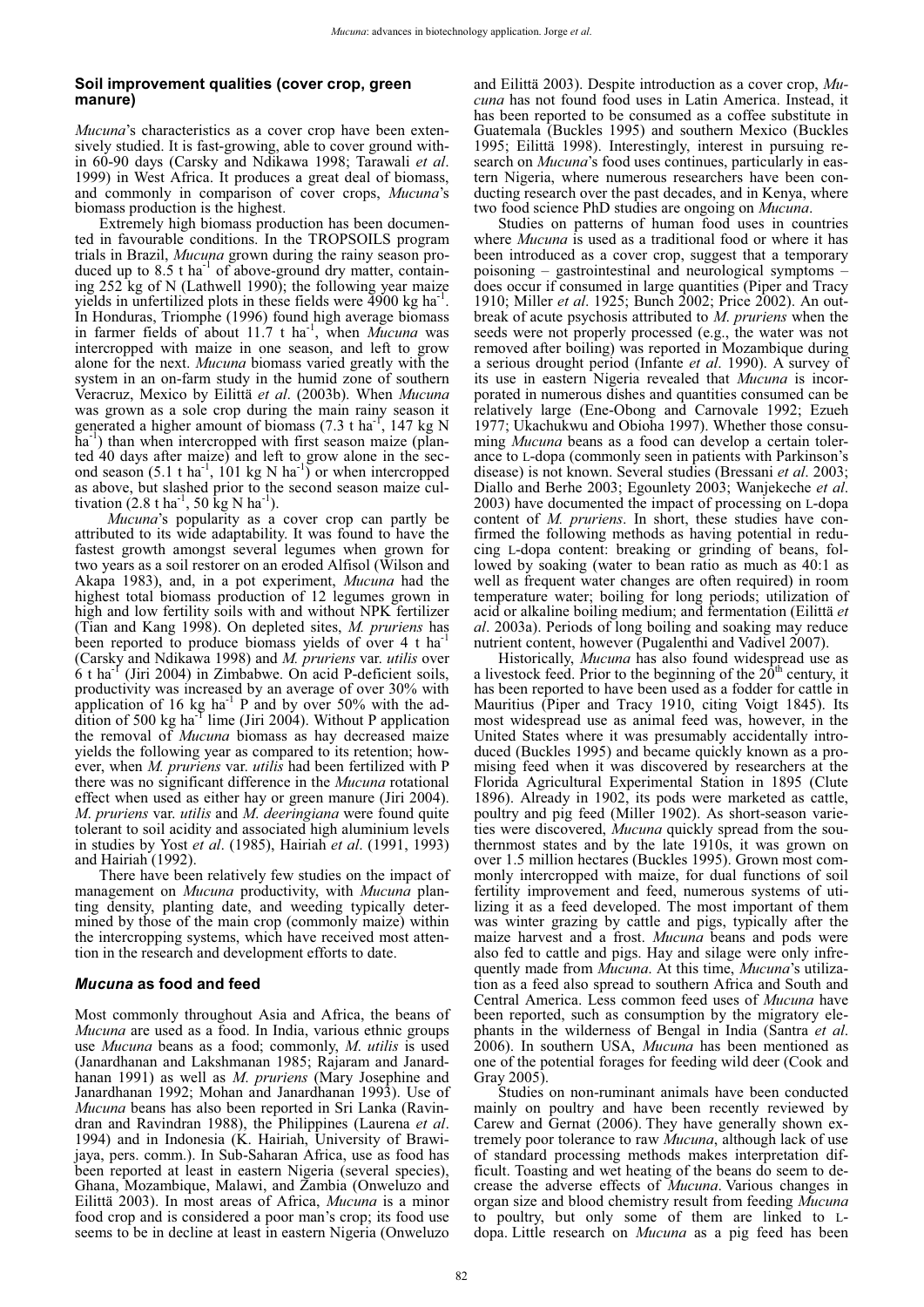done in recent years, although in the first half of the  $20<sup>th</sup>$ century, pigs commonly grazed on fields with *Mucuna*, or they were fed *Mucuna* pods or beans.

Numerous studies on ruminants showed no negative impacts on animal performance and health with consumption of *Mucuna* grain or foliage. Ayala-Burgos *et al*. (2003) and Sandoval-Castro *et al*. (2003) in examining whether the anti-nutritional compounds present in *Mucuna* (unspecified unknown cultivar produced locally) may depress the degradation activity of rumen micro-organisms, found high digestibility not only of seed dry matter but also of husk (the outer shell of the pod), with no negative impacts of antinutritional factors found *in vivo* with cows or *in vitro*. The husk had higher digestibility than many grasses used for ruminant nutrition in tropical Mexico. Similarly, in an *in vitro* study, Adesogan *et al*. (2004) found higher *in vitro* DM digestibility with *M. pruriens* than with soybean. Adding L-dopa to soybean changed the fermentation acid profile but did not affect the extent of digestion or gas production. *M. pruriens* fresh herbage supplementation enabled similar production of milk as *Gliricidia* supplementation in a 24-week study of Muinga *et al*. (2003) in Kenya. Chikagwa-Malunga *et al*. (2005), in determining the effect of replacing *M. pruriens* with soybean meal at four levels on lambs in Florida, found no differences in body weight gain. Matenga *et al.* (2003) found ensiling to lower L-dopa content in *Mucuna* seed by 10-47% in 100-30% crushed *Mu*cuna with maize grain. Palatability to lactating goats and intake were increased with ensiling and doe weight loss decreased with a 50:50 mixture, but commercial dairy meal (16% crude protein) was preferred and resulted in better doe performance when fed iso-energetically. Mbuthia and Gachuiri (2003), when examining the integration of *M. pruriens* foliage in Napier grass-based silage in Kenya, found increased protein content and nitrogen balance in sheep. However, although *Mucuna* biomass inclusion at 50% by volume in maize silage increased the crude protein content to 13.6% (7.7% in pure maize silage), it did not ensile as well as many other legume forages (pH of 6.8; pure maize 3.9). Neither was its nutritive value as good with a digestibility of 46% compared to over 50% for all other silages, and the energy content was marginal (Maasdorp and Titterton 1997). No study mentioned any impacts on animal behaviour (seen in non-ruminants), even when this was a specific component of the study (Castillo-Caamal *et al*. 2003a, 2003b; Pérez-Hernandez *et al*. 2003) and even when growing lambs were offered only *Mucuna* for 10 days (Pérez-Hernandez *et al*. 2003).

## **Pests and diseases affecting** *Mucuna*

Although *Mucuna* is generally known for its resistance to pests and diseases (Rich *et al*. 2003), possibly due to the high L-dopa content (Bell and Janzen 1971), there are a few reports of damage caused by pests and diseases. Rani and Sridhar (2004) reported the spotted pod borer (*Maruca testulalis*) as the major economically important pest that attacks the crop in India, amongst the ten arthropod pests tested. The *Mucuna* caterpillar (*Anticarsia gemmatalis*) has been reported as a major pest for *Mucuna*, soybeans and other legume crops (Rich *et al*. 2003) and was considered a major pest of *Mucuna* in the first half of the 20<sup>th</sup> century in the USA where it was extensively cultivated (Buckles 1995; Eilittä and Sollenberger 2002). Reports from Nigeria (Berner *et al.* 1992) associated necrotic crowns and numerous necrotic lesions observed along the roots and runners of *M*. pruriens var. *utilis* with *Macrophomina phaseolina* and considered that the disease can be a serious threat for *Mucuna*. Foliar fungal diseases (*Cercospora* leaf spot and angular leaf spot, *Phaeoisariopsis griseola*) and an unidentified viral disease were also reported in the USA as substantially reducing the biomass of *Mucuna* (Keinath *et al*. 2003). Brunt *et al*. (1996), in a compilation of previous work, reported the positive identification of one virus infecting *M*. *pruriens* (Sunnhemp mosaic tobamovirus - SHMV) and two

in *M*. *deeringianum* (*Bean pod mottle comovirus* – BPMV and *Cowpea mosaic comovirus* – CPMV) (although taxonomists consider these two *Mucuna* species similar). *M*. *pruriens* sap reacted positively to several cowpea virus antisera (using ELISA test kits) in field surveys in Togo: the *Tobacco mosaic virus*-cowpea strain (TMV-CS) (Gumedzoe 1993a, 1993b) and *Bean Common Mosaic potyVirus* (BCMV), *Bean Yellow Mosaic potyVirus* (BYMV), *Cowpea Aphid Borne Mosaic potyVirus* (CABMV), *Cowpea Mottle carmoVirus* (CPMoV), *Cowpea Mosaic comoVirus* (CPMV), *Cowpea Severe Mosaic comoVirus* (CPSMV) and *Cucumber Mosaic cucumoVirus* (CMV) in routine tests of germplasm samples in Ethiopia (Proud *et al*. unpublished).

*Mucuna* seeds in storage can also contain a wide variety of moulds with aflatoxin and ochratoxin contamination that can pose potential health risks for its consumption. Recently, surface sterilization of the *M. pruriens* seeds using ionizing gamma irradiation decreased the microflora (Bhat *et al*. 2007a).

#### **DISTRIBUTION, ECOLOGY AND GENETIC DIVERSITY**

*Mucuna* originated in southern Asia, possibly India, Malaysia or southern China (Burkill 1966; Duke 1981; Wilmot Dear 1984). It was introduced in the USA in the late 1800s and from there re-introduced to tropical and subtropical areas (Duke 1981). Precipitation requirements are 650-2500 mm year<sup>-1</sup> (Skerman 1977) with seed multiplication difficult in semi-arid zones for most varieties due to the shortness of the growing season (Carsky *et al*. 1998). It is susceptible to water logging but tolerant to drought (Carsky *et al*. 1998). It grows well at altitudes of 0-2100 m above sea level, with an optimum temperature range of 19-27°C (Skerman 1977). It is sensitive to frost (Skerman 1977). Its life cycle is 100-290 days, with poorly understood photoperiodic effects (Keatinge *et al*. 1996). It tolerates a wide range of soils from sands to clays (Skerman 1977) and the optimal soil pH for its growth is 5-7 (Kiff *et al*. 1996; Weber *et al.* 1997). *Mucuna* can yield up to 12 t ha<sup>-1</sup> of dry matter (Carsky *et al*. 1998). Although there are more than 100 species in the *Mucuna* genus only very few are cultivated (Duke 1981) and some (*M*. *gigantea*) are even in danger of extinction (Rajaram and Janardhanan 1993; Siddhuraju *et al*. 1993) due to overexploitation, indicating a need to conserve and study wild types. A compilation of the number of *Mucuna* accessions available in some of the larger genebanks is shown in **Table 1**. The largest collections are from Asia, most of the accessions being from *M*. *pruriens* or *Mucuna* sp.

There are a few reports on diversity studies in *Mucuna* species (Capo-chichi *et al*. 2001, 2003a, 2003b, 2004; Krishnamurthy *et al*. 2005; Kumar *et al*. 2006; Padmesh *et al*. 2006; Gupta and Kak 2007), although there is a conflicting taxonomic classification of the hundred *Mucuna* species (Buckles 1995) identified. Little is currently known about the diversity in species and there are still new species being discovered such as *M*. *japira*, recently described in south eastern Brazil (Tozzi *et al*. 2005), that differs from *M. sloanei* due to the presence of pseudoracemose inflorescences and the larger size of the standard petals. There are often several synonyms both at the generic and at the species level (Duke 1981; Buckles 1995) as well as local names that relate to the places where the plants are grown (Capo-chichi *et al*. 2003a) or where they originate from, or to their seed colour (Capo-chichi *et al*. 2001). Extensive and unsystematic germplasm exchange over the years probably contributed to different names being given to the same cultivar.

In addition to this confusion, different genera names were given to *Mucuna* in the past 200 years. It was incorrectly named *Dolichos multiforus* by McCarthy (Bort 1909), re-named as *M*. *pruriens* var. *utilis* by Bailey (1947) and simultaneously also named *Stizolobium deeringianum* (first reported in Jamaica by Browne in 1736 [Piper and Tracy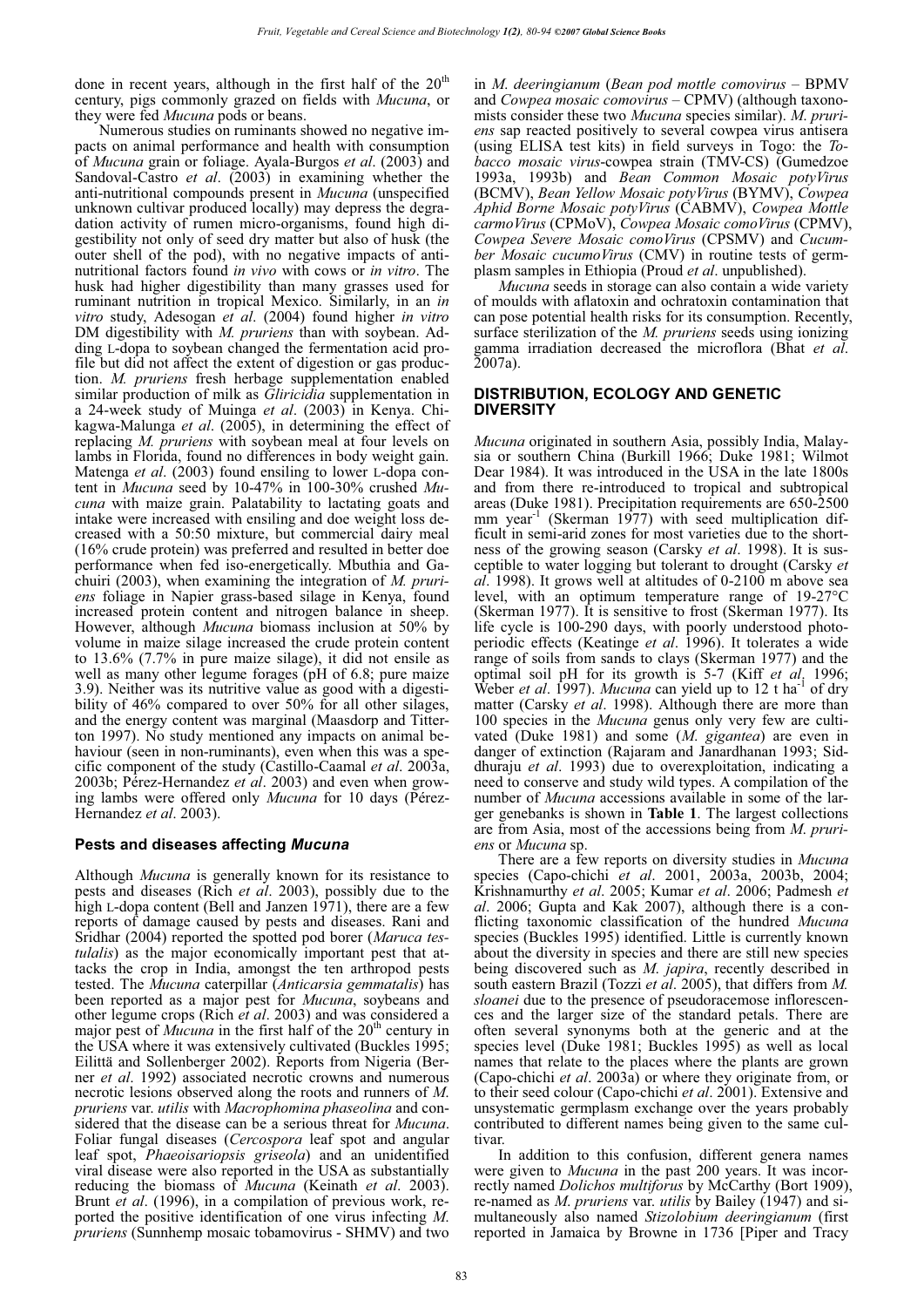**Table 1** Number of *Mucuna* accessions conserved *ex situ*, grouped by species from each genebank (that had more than four accessions of *Mucuna*).

| <b>Species</b>   | Institute  |           |                |             |              |                   |                 |                                           |       |                |      |    |                 |                        |              |
|------------------|------------|-----------|----------------|-------------|--------------|-------------------|-----------------|-------------------------------------------|-------|----------------|------|----|-----------------|------------------------|--------------|
|                  | Africa     |           |                |             |              | America           |                 | Australia                                 |       | Asia           |      |    |                 |                        |              |
|                  | <b>ARC</b> | IITA      | ILRI           | KARI        | <b>MMARS</b> | CENARGEN          | CIAT            | <b>ATCFGR</b>                             | CSIRO | <b>AVRDC</b>   | CAAS | ΓB | ÌЕN             | <b>NBPGR</b>           | <b>NPGRL</b> |
| M. bennettii     |            |           |                |             |              |                   |                 |                                           |       |                |      |    |                 |                        |              |
| M. bracteata     |            |           |                |             |              |                   |                 |                                           |       |                |      |    |                 |                        |              |
| M. capitata      |            |           |                |             |              |                   |                 |                                           |       |                |      |    |                 |                        |              |
| M. curranii      |            |           |                |             |              |                   |                 |                                           |       |                |      | 6  |                 |                        |              |
| M. gigantea      |            |           | 1              |             |              |                   |                 |                                           |       |                |      |    |                 |                        |              |
| M. holtonii      |            |           |                |             |              |                   |                 |                                           |       |                |      |    |                 |                        |              |
| M. monosperma    |            |           |                |             |              |                   |                 |                                           |       |                |      |    |                 | $\overline{c}$         |              |
| M. mutisiana     |            |           |                |             |              |                   |                 |                                           |       |                |      |    |                 |                        |              |
| M. nigricans     |            |           |                |             |              |                   |                 |                                           |       |                |      |    |                 | 2                      |              |
| M. platyphylla   |            |           |                |             |              |                   |                 |                                           |       |                |      |    |                 |                        |              |
| M. poggei        |            |           |                | 1           |              |                   |                 |                                           |       |                |      |    |                 |                        |              |
| M. rostrata      |            |           |                |             |              |                   |                 |                                           |       |                |      |    |                 |                        |              |
| M. sloanei       |            |           |                |             |              |                   |                 |                                           |       |                |      |    |                 |                        |              |
| M. urens         |            |           |                |             |              |                   |                 |                                           |       |                |      |    |                 |                        |              |
| M. pruriens      | 4          | 29        | $\tau$         | 13          |              | $\overline{4}$    | 28              | 16                                        |       | 4              | 44   |    | 55              | 182                    |              |
| M. sp            |            |           | $\overline{7}$ | 49          | 33           | 1                 | 40              | 3                                         | 49    | $\overline{4}$ |      |    |                 | 32                     | 29           |
| Total<br>$Y = 1$ | 5<br>1     | 29<br>. . | 18             | 63<br>10001 | 33<br>$\sim$ | 5<br>$1/\sqrt{2}$ | 72<br>$\sim$ 11 | 19<br>and the contract of<br>$\mathbf{r}$ | 49    | 8              | 44   | 6  | 55<br>$\cdot$ , | 221<br>$\cdot$ $\cdot$ | 29           |

Indirect sources: www.bioversityinternational.org/Themes/Genebanks/Germplasm\_Collection\_Directory/report.asp; www.ars-grin.gov/cgi/npgs/swish

ARC - Agriculture Research Council, Forage Genebank, Animal Production Institute Range and Forage - Lynn East, South Africa

IITA - International Institute of Tropical Agriculture, Genebank - Ibadan, Nigeria

ILRI - International Livestock Research Institute, Genebank - Addis Ababa, Ethiopia KARI - National Genebank of Kenya, KARI - Muguga, Kenya

MMARS - Mount Makulu Agricultural Research Station - Lusaka, Zambia

CENARGEN - EMBRAPA - Brasilia, Brasil

CIAT - Centro Interancional de Agricultura Tropical - Cali, Colombia

USDA - Agricultural Research Service, National Plant Germplasm System, USA

ATCFGR - Australian Tropical Crops & Forages Genetic Resources - Biloela, Queensland, Australia

CSIRO - Townsville Division of Tropical Crops and Pastures - Townsville, Queensland, Australia

AVRDC - The World Vegetable Center, Taiwan

CAAS - Institute of Crop Science, Institute of Crop Science - Beijing, China

IPB - Institute of Plant Breeding, College of Agriculture, University of the Philippines - College, Laguna, Philippines

NBI - National Biological Institute, Centre for Plant Conservation - Bogor, Indonesia

NBPGR - National Bureau of Plant Genetic Resources, New Delhi, India

NPGRL - National Plant Genetic Resources Laboratory - Laguna, Philippines

1910]). *Stizolobium* genus was initially used to distinguish *Mucuna* from the perennial *Mucuna* sp., but later (Bailey 1947; Burkill 1966) all species were classified in the genus *Mucuna*. At the present time, according to the International Legume Database and Information Service (ILDIS 2005) many of the previously different species are considered varieties of *M*. *pruriens* (for example *M*. *aterrima*, *M*. *cochinchinensis*, *M*. *nivea*, *M*. *deeringiana*). Some authors, especially those from Asia, still use the old name of *Stizolobium hassjoo* (Obata-Sasamoto *et al*. 1981; Teramoto and Komamine 1988; Huang and Chen 1998; Sung and Huang 2000). This confusion emphasizes the urgent need to assess the genetic diversity of *Mucuna* and the possible relationships between and within species and within the existing accessions maintained in genebanks.

The first diversity study on *Mucuna* species evaluated 40 accessions (Capo-chichi *et al*. 2001) donated from the United States Department of Agriculture (USDA), Centre d'information et d'echange sur les Plantes de Couverture en Afrique (CIEPCA) and from Auburn University (UA) but originating only from 10 countries (USA, one from Singapore, and from numerous countries of Central and South America and Africa). All accessions belonged to either *M*. *pruriens* or *Mucuna* sp. Amplified Fragment Length Polymorphism (AFLP) techniques were used and the results were classified into two main clusters that related to phenological differences with respect to maturity. Capo-chichi *et al*. (2001) reported more heterogeneity amongst the exotic lines, compared to the USA landraces, a fact that is possibly related to their geographical origins. As a follow-up, Capochichi *et al*. (2003a) reported a second and more complete study also using AFLP, evaluating a total of 64 accessions,

including all the previous 40, mainly from additional countries of Central and South America, but also one each from Thailand and China. This second study involved twice as many species (*Mucuna* sp., *M*. *pruriens*, *M*. *sloanei* and *M*. *mutisiana*) and showed a clear distinction between different taxa as well as considerable variation within the geographical range evaluated.

A third study was later conducted (Capo-chichi *et al*. 2004), where an intraspecific genetic map of *Mucuna* sp. was constructed based on AFLP markers to identify potential molecular markers linked to important traits. Seed coat colour, pod colour and pod pubescence were among the most important traits observed to differentiate *Mucuna* accessions. Colour varied from white to marbled brown or black and was either uniform or mottled. Pod pubescence was very variable and has been previously reported (Lubis *et al.* 1979) as a way to distinguish cultivated (less pubescence) and wild (dense, dark, and often itchy) species. In this study, Capo-chichi *et al*. (2004) suggested further studies using different AFLP and other primers to increase the resolution of the genetic maps. This AFLP linkage map provides future opportunities for selection and detection of loci controlling morphologically important traits (Capo-chichi *et al*. 2004).

The next study evaluated 19 diverse germplasm samples of *M*. *pruriens* collected in India (Krishnamurthy *et al*. 2005) for seed yield and associated agronomic characters. The presence of itchy trichomes were associated with higher levels of L-dopa, therefore accessions with non-itchy trichomes were selected for improved agronomic studies.

Padmesh *et al*. (2006) carried out another study with 15 Random Amplified Polymorphic DNA (RAPD) primers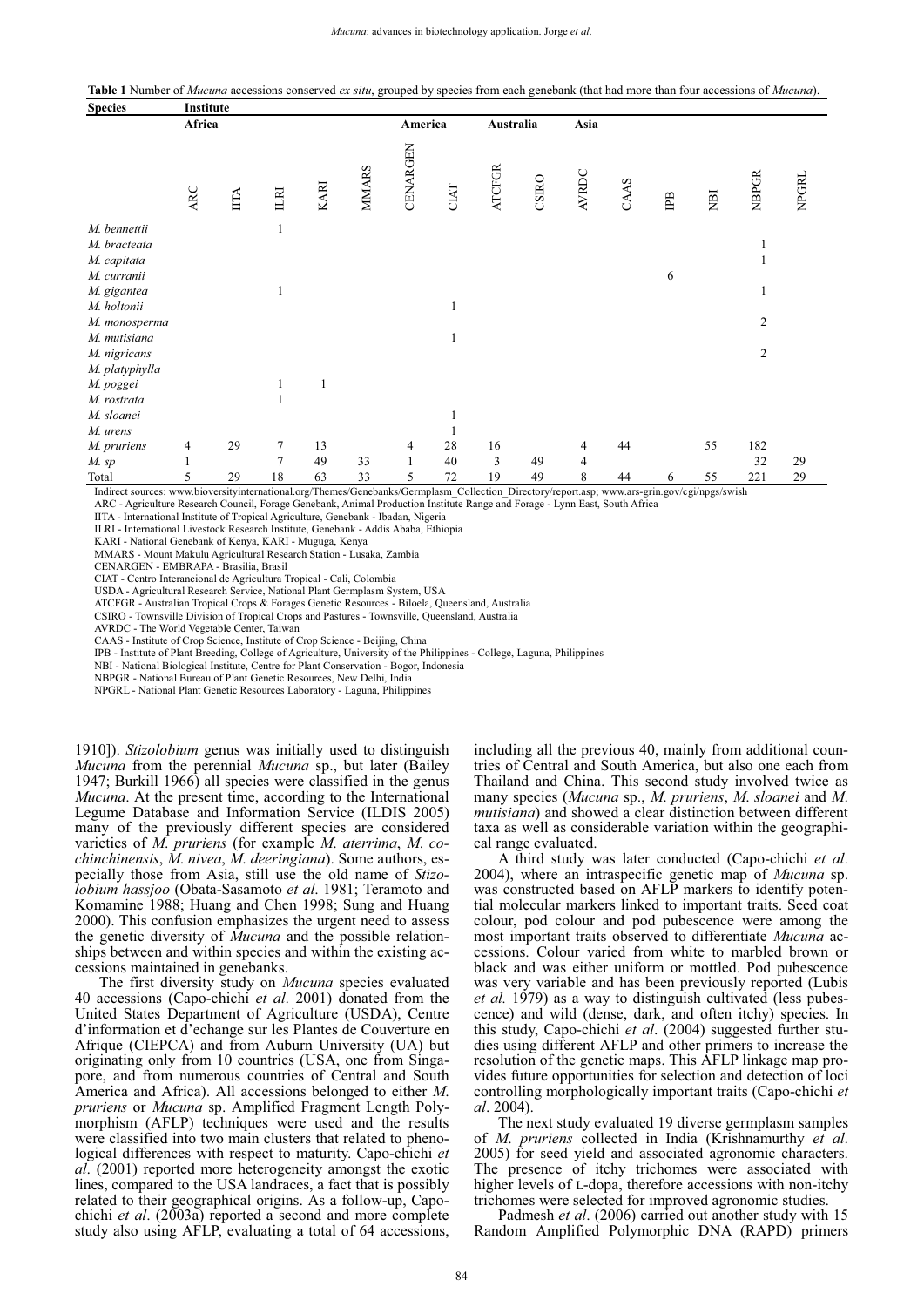using six accessions each of *M*. *pruriens* var. *pruriens* and var. *utilis* and a hybrid of both, all collected in southern India. Their results showed var. *pruriens* as being more genetically diverse than var. *utilis*. Similarly to Capo-chichi *et al*. (2001), they detected the formation of two major clusters and accessions within the var. *pruriens* grouping according to their original geographic location. They suggested that *M*. *pruriens* accessions may have acquired adaptability to changing environmental conditions. Unlike numerous other studies, including that by Capo-chichi *et al*. (2001), they found a uniform and relatively low distribution of the L-dopa content in most accessions, except for the hybrid that had a much lower content. They also concluded that although the favoured mode of reproduction of *Mucuna* is self-pollination, the potential benefits of hybrids are promising for both food and feed purposes, where low L-dopa content is desirable.

Recent studies evaluated the genetic diversity of rhizobia isolated from *M. pruriens*, using amplified 16S rDNA restriction analysis and found homogenous results within the five root-nodule isolates (Kumar *et al*. 2006). Genetic diversity for seed protein of 20 accessions of *M*. *pruriens* germplasm were analysed using SDS-poly-acrylamide gel electrophoresis (PAGE) (Gupta and Kak 2007). This study showed a range of 8 to 114 micro g/g seed within the accessions evaluated, with one accession clearly distinct from the others.

These molecular studies are important precedents for further work on the selection or improvement of genotypes for anti-nutritional factors, to either lower L-dopa content that could improve the utilization of *Mucuna* as a food or feed crop or to increase L-dopa content that would increase the potential of *Mucuna* for medicinal purposes. More characterization studies are needed in the future, involving as many *Mucuna* species as possible, both cultivated and wild, and should include species from the locations where *Mucuna* originates; India, Malaysia and China.

## **BIOTECHNOLOGY APPLICATIONS WITH** *MUCUNA*

Biotechnology applications to research on *Mucuna* experienced a boom in the last few years due to wide interest in its use as a natural medicine, natural agro-chemical and pesticide and its allelopathic properties.

#### **Chemical characteristics**

The nutritional quality of *Mucuna* beans has been studied by numerous authors. Bressani (2002) compared the nutritional quality of *Mucuna* beans to common beans (*Phaseolus vulgaris*) and concluded that the proximate composition, amino acid and micronutrient content, anti-physiological substances, and protein quality and digestibility of *Mucuna* are in general similar to those of common beans and other edible grain legumes (**Table 2**). In a similar vein, *Mucuna* foliage has been reported to be a good quality fodder, with high crude protein and digestibility (**Table 3**). Although numerous indolic alkaloids have been reported present in *Mucuna*, results by Szabo (2003), using various samples of local cultivars of *M*. *pruriens* from Malawi, Benin, Nigeria and USA indicate that they are present only at low levels, unlikely to affect human or animal health.

*M*. *pruriens* bean protein concentrates (starch) have been shown to be good emulsifiers that could have good applications in the food system industry (Tolmasquim *et al*. 1970; Lawal and Adebowale 2004). *M*. *pruriens* has also

been shown to be an excellent source of starch with many potential applications in food products requiring high temperature processing such as jams, jellies and canned products (Betancur-Ancona *et al*. 2002); its starch qualities have at times exceeded those of the commercial corn starch. The acetylated starch has high viscosity and good stability. Oxidised *M*. *pruriens* starch can also have good application in the production of lemon curd, salad cream and mayonnaise where low viscosity is required (Adebowale and Lawal 2003). Polysaccharide gums from *M*. *flagellipes* seeds can be used as additives in white bread to increase yield and loaf volume as well as to improve texture and delay hardening in stored bread (Onweluzo *et al*. 1999). The same type of gums also proved to be effective stabilizers in beef burgers without adverse impact on the quality of the product (Onweluzo *et al*. 2004).

Oil extracts from *M*. *sloanei* have been reported (Ajiwe *et al*. 1997) to have multiple potential uses for the preparation of resin, paint, polish, wood varnish, skin cream and liquid soap.

#### **Antioxidant characteristics of** *Mucuna*

Antioxidants are important chemicals in the prevention of human diseases (Rajeshwar *et al*. 2005a). They are also often used in the manufacture of oils and fatty foods to retard their autooxidation. The demand for natural antioxidants has increased recently due to the fear of synthetic antioxidants having carcinogenic characteristics. Methanol extracts of *M. pruriens* seeds showed strong antioxidant activity and also contained a noticeable amount of the total phenols that play a major role in controlling antioxidants (Tripathi and Upadhyay 2001). They can therefore be used as easily accessible sources of natural antioxidants, possibly as food supplements, and in the pharmaceutical industry (Rajeshwar *et al*. 2005a). Recent studies obtained significant *in vitro* lipid peroxidation and antimicrobial activity with these methanol extracts, showing a broad spectrum of activity against *Staphylococcus*, *Bacillus*, *Escherichia coli* and *Vibria cholera* (Rajeshwar *et al*. 2005b).

| <b>Table 2</b> A comparison of the nutritional quality of <i>Mucuna</i> beans and |  |  |  |  |
|-----------------------------------------------------------------------------------|--|--|--|--|
| common grain legumes.                                                             |  |  |  |  |

| <b>Nutritional factor</b>                | <b>Phaseolus</b><br>vulgaris | Mucuna        |
|------------------------------------------|------------------------------|---------------|
| Amino acids and protein                  |                              |               |
| Protein $(\% )$                          | 22                           | $23 - 35$     |
| Lysine $(mg gN^{-1})$                    | 464                          | 327-412       |
| Total sulfur amino acids $(mg g N^{-1})$ | 125                          | 116-132       |
| Minerals (mg $100g^{-1}$ )               |                              |               |
| Sodium                                   | 40-210                       | $4.1 - 70.0$  |
| Potassium                                | 1320-1780                    | 1110.0-2537.0 |
| Calcium                                  | 70-210                       | 247.0-518.3   |
| Magnesium                                | 160-230                      | 72.4-506.5    |
| Phosphorus                               | 380-570                      | 194.3-459.0   |
| Manganese                                | $1.0 - 2.0$                  | $0.31 - 2.36$ |
| Iron                                     | 3.34-8.00                    | 1.30-9.42     |
| Zinc                                     | $1.4 - 6.5$                  | 1.00-8.24     |
| Fiber fractions (g 100 $g^{-1}$ )        | Cajanus cajan                | Mucuna        |
| Acid detergent fiber (ADF)               | 9.1                          | 8.9-10.4      |
| Neutral detergent fiber (NDF)            | 15.1                         | 14.7-20.4     |
| Hemicellulose                            | 6                            | $5.8 - 10.0$  |
| Cellulose                                | 6.9                          | $7.1 - 9.3$   |
| Lignin                                   | 2.2                          | $0.8 - 1.8$   |

Adapted from Bressani 2002.

**Table 3** A comparison of the nutritional quality of *Mucuna* foliage in three studies.

|                           | Foliage $(g \ kg^{-1})$ |                                |                             |        |  |  |
|---------------------------|-------------------------|--------------------------------|-----------------------------|--------|--|--|
|                           | Crude Protein-          | <b>Neutral Detergent Fiber</b> | <b>Acid Detergent Fiber</b> | Tannin |  |  |
| Muinga et al. 2003        | 100                     | 530                            | 109                         | 290    |  |  |
| Mbuthia and Gachuiri 2003 | 166                     | 497                            | 389                         |        |  |  |
| Nyambati et al. 2003      | 115-179*                | 374-419*                       |                             |        |  |  |

\* From different seasons and experiments.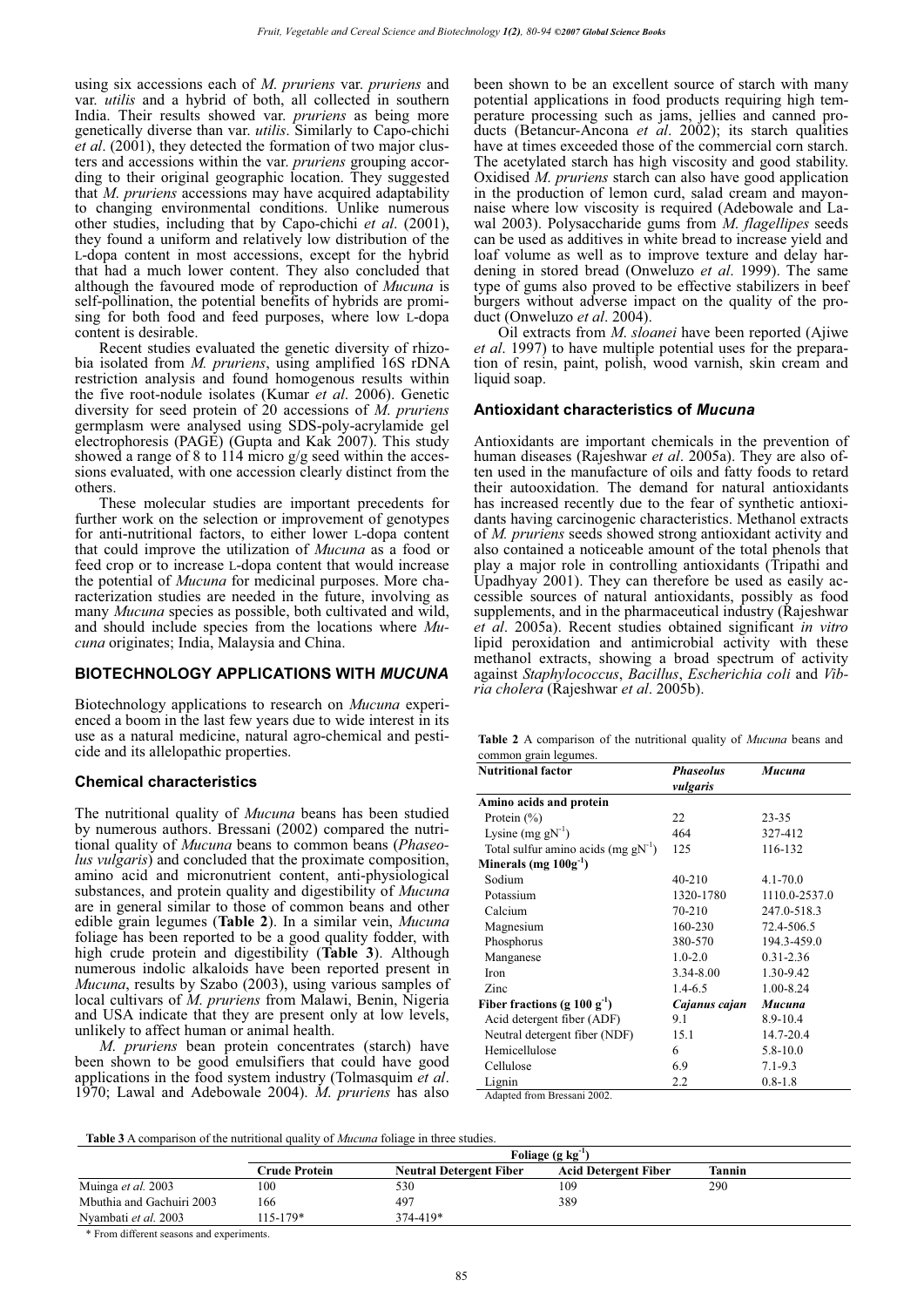#### **Potential use of biotechnology to enhance medicinal compounds in** *Mucuna*

Numerous benefits of *Mucuna* are cited for a wide range and variety of diseases and conditions including Parkinson's disease (Gourie-Devi *et al*. 1991; Hussain and Manyam 1997; Vanisree *et al*. 2004; Mercuri and Bernardi 2005), diabetes (Akhtar *et al*. 1990; Rathi *et al*. 2002a, 2002b; Kar *et al*. 2003; Negri 2005), cancer (Jain and Tarafder 1970; Gupta *et al*. 1997), epilepsia (Gupta *et al*. 1997; Rajeshwar *et al*. 2005b), blood cholesterol (Iauk *et al*. 1989), poor male virility (Amin *et al*. 1996; Siddhuraju *et al*. 1996; Lorenzetti *et al*. 1998; Miocinovic *et al*. 2005; Guo *et al*. 2007), abortion (Casey 1960; Nath *et al*. 1992), syphilis, diarrhoea (Girach *et al.* 1994), intestinal parasites (Joshi *et al*. 1980; Weniger *et al*. 1986; Vitalyos 1979; Mors *et al*. 2001), snake bite (Houghton and Skari 1994; Aguiyi *et al*. 1999), kidney stones (Pushpangadan and Atal 1984), and tooth ache (Iauk *et al*. 1993). *Mucuna* has also been used as an aphrodisiac (Amico 1977; Bhattarai 1992; Bhandary *et al*. 1995) and for memory retrieval and to improve learning (Poornachandra *et al*. 2005). Some scientific results support these popular beliefs, with findings from ethnobotany giving credit and scientific support to the often ancient knowledge on the plant.

L-dopa was discovered to have a therapeutic effect on Parkinson's disease in 1961, after a severe brain dopamine deficit was discovered in patients with Parkinson's disease (Barbeau and McDowell 1970; Hornykiewicz 2002). A great deal of interest in natural sources for L-dopa resulted (Daxenbichler *et al*. 1971), but *Mucuna* was the only species of more than 1000 species surveyed from 135 plant families with sufficient L-dopa quantities to justify its further use for commercial production (Daxenbichler *et al*. 1971). Natural L-dopa continues to be used in India and for natural medicines, promoting the use of biotechnology for L-dopa production in *Mucuna*.

#### **Potential use of biotechnology for manipulation of L-dopa content**

*Mucuna* has a variable concentration of L-dopa within parts of the plant, being minimal in dried leaves and pods  $(0.15\%)$ , low in fresh leaves  $(0.21-0.23\%)$  and dried roots (0.27%), intermediate in stems (0.26-0.34% fresh and 0.49% dried), and maximal in raw seeds (ranging between 1.9 and 9.0% dry matter) (Bell and Janzen 1971; Duke 1981; St.-Laurent *et al*. 2002; Szabo and Tebbett 2002). Ldopa concentration was initially considered to be both environmentally and genetically controlled (Lorenzetti *et al*. 1998; St.-Laurent *et al*. 2002), with production highest near the equator with high light intensity. A recent study contradicted the importance of latitude on the content of L-dopa (Capo-chichi *et al*. 2003b). However, early maturing types had low levels of L-dopa and late maturing types had maximal values of L-dopa (Capo-chichi *et al*. 2003b). The colour of the seeds was also often related to the content of L-dopa; darker seeds having more L-dopa than light coloured seeds (Siddhuraju *el al*. 2000; Capo-chichi *et al*. 2003b). Mamatha *et al*. (2006), in an evaluation of 13 genotypes of *Mucuna* in India, suggested a positive relationship between nitrogen fixation, nodule numbers and biomass, and the Ldopa content in seeds.

Recent research also examined *M*. *pruriens* seeds by Electron Spin Resonance (ESR) spectroscopy detecting free radicals naturally present or produced after radiation (Bhat *et al*. 2007b), suggesting possible uses of gamma irradiation on *Mucuna* seeds for quarantine purposes. The same authors (Bhat *et al*. 2007c) also found that various doses of this ionizing radiation can reduce phenolics, tannins, phytic acid and L-dopa, emerging as an important technique to improve nutritional or pharmaceutical qualities of *Mucuna*.

## **Veterinary uses of** *Mucuna*

Trials in India found that trichomes from *M*. *pruriens* were as effective as commercial antihelminthics at reducing parasite loads of pregnant goats. This treatment significantly reduced kid mortality, increased kid growth rates and shortened kidding intervals (Conroy and Thakur 2005). The treatment is traditionally used by buffalo herders for their animals and was more popular with the goat farmers than the commercial product, due to its availability and cheapness.

Crude extracts of *M*. *pruriens* leaves reduced the parasite-induced fish mortality of goldfish (*Carassius auratus auratus*) demonstrating potential for the effective control of *Ichthyophthirius multifiliis*, one of the most pathogenic parasites in aquaculture (Ekanem *et al*. 2004).

### **Using phytotoxins for weed control**

There is a great potential for the use of natural phyto-toxins, including allelochemicals, to develop new tools for weed and pest management. In the future, biotechnology might be applied in this area to produce these natural phyto-toxins for wider use in agricultural systems.

*Mucuna* has been known to efficiently control or smother notorious weeds such as *Cyperus* sp., *Imperata cylindrica* (Fujii *et al*. 1991), *Rottboellia cochinchinensis* (Valverde *et al*. 1995; Dominguez Monge *et al*. 2004), as well as *Amaranthus spinosus*, *A*. *hybridus*, *Cenchrus insertus* and *Parthenium hysterophorus* (Caamal-Maldonado *et al*. 2001) and *Cyperus rotundus* (Carvalho *et al*. 2002). The Ldopa content in the leaves (relatively low) and seeds (ten times more than the leaves) act as an allelochemical (Fujii *et al*. 1991; Fujii 2003) inhibiting the growth of susceptible species. Allelopathy results from the presence of natural organic chemicals in plant tissue (Fujii 2003). L-dopa has been found to be one of the most active allelochemicals present in plants. Species screened for susceptibility showed distinct responses, with root elongation being more suppressed than shoot growth (Hachinohe *et al*. 2004). Leaf extracts of *M*. *pruriens* have also been reported to affect the root and aerial growth of *Sorghum halepense* (Dominguez Monge *et al*. 2004), being therefore prejudicial if intercropped together. *M*. *pruriens* extracts at 3 and 4% completely inhibit seed germination of the weeds *Imperata brasiliensis* and *Ageratum conyzoids* (Casini 2004). Lettuce, *Lactuca sativa* (a typical species used to test allelopathic properties [Hachinohe *et al*. 2004; Nishihara *et al*. 2004, 2005]) showed high susceptibility to L-dopa, especially in the roots, while *Echinochloa crus-galli* showed tolerance (Hachinohe *et al.* 2004). The species- selective phytotoxicity to L-dopa was at least partially due to plant metabolism and not to absorption or translocation of L-dopa. It has also been shown (Fujii 2003; Hachinohe *et al*. 2004; Nishihara *et al*. 2004, 2005; Ooi 2005) that in addition to the L-dopa content of the leaves and seeds, the roots of *M*. *pruriens* also contain and exude L-dopa, the concentration varying with the *Mucuna* cultivar (Nishihara *et al*. 2004, 2005). Ldopa can also be leached out of the leaves by rain (Fujii 2003). L-dopa seems to suppress growth of some broad leaf weeds but little effect has been shown in Poaceae (*Graminea*) (Fujii *et al*. 1991; Nishihara *et al*. 2004; Ooi 2005) and Fabaceae (*Leguminosae*) (Fujii *et al*. 1991) families, although Hachinohe *et al*. (2004) reported that susceptibility to L-dopa was not correlated with any type of species (monocotyledonous vs. dicotyledonous and  $C_3$  vs.  $C_4$  species). Furthermore, Batish and Gupta (2006) reported reduced root numbers and length on the rooting potential of mung bean (*Phaseolus aureus*) due to high levels of L-dopa application. They also studied the effect of L-dopa on the mitotic index in onion (*Allium cepa*) and found out that Ldopa completely inhibited the cell division in the root tips. The effect of L-dopa on radicle and hypocotyl growth of nearly 70 species has been reported (Fujii *et al*. 1991; Hachinohe *et al*. 2004; Nishihara *et al*. 2004, 2005; Batish and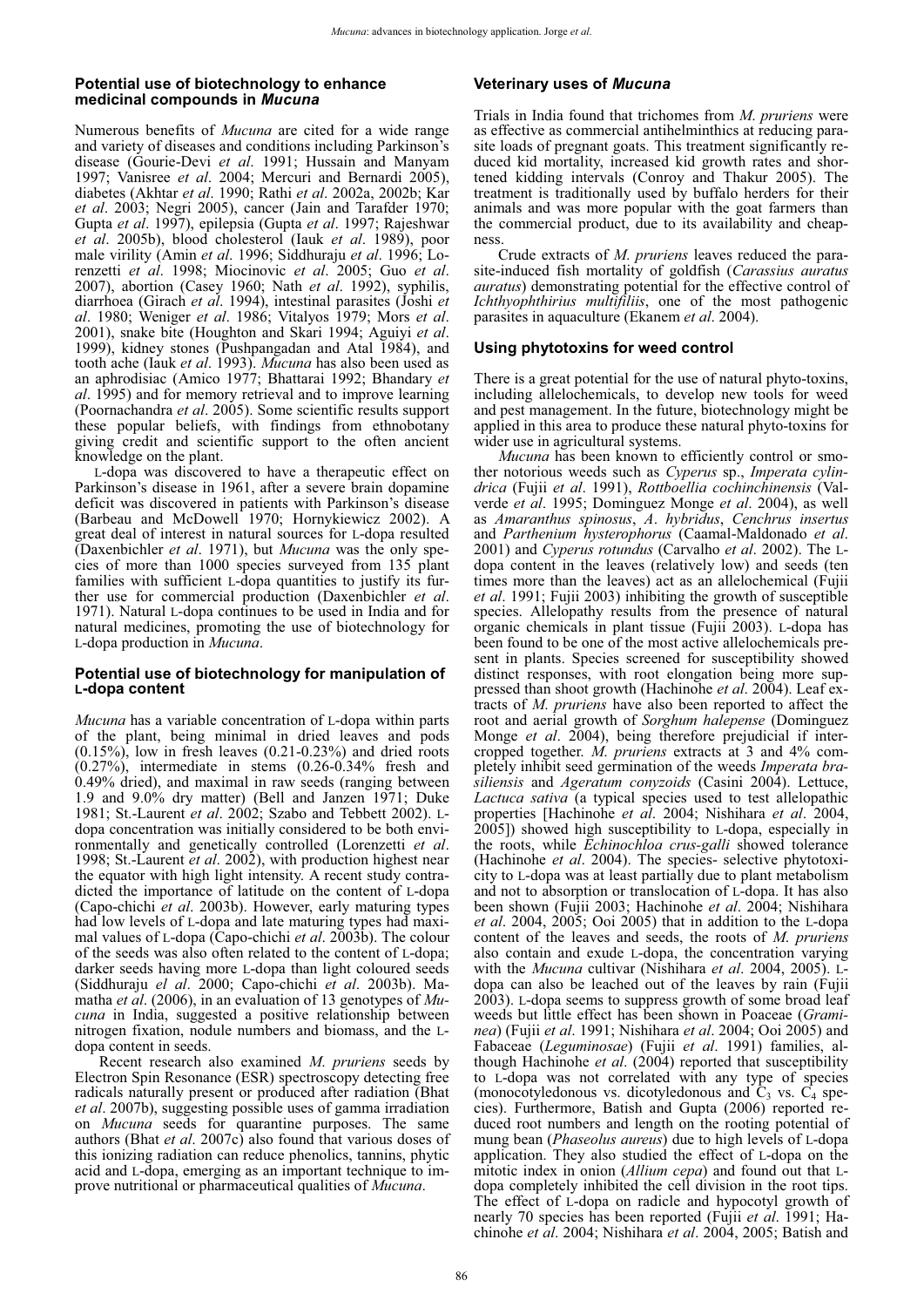| Table 4 Species susceptible to L-dopa for radicle growth. |                          |                           |                       |                       |  |  |  |  |
|-----------------------------------------------------------|--------------------------|---------------------------|-----------------------|-----------------------|--|--|--|--|
| Family                                                    | Scientific name          | L-dopa                    | <b>Susceptibility</b> | Reference             |  |  |  |  |
|                                                           |                          | $(\mu g \text{ ml}^{-1})$ |                       |                       |  |  |  |  |
| Caryophyllaceae                                           | Cerastium glomeratum     | 50                        | $^{++}$               | Fujii et al. 1991     |  |  |  |  |
| Caryophyllaceae                                           | Spergula arvensis        | 50                        | $^{++}$               | Fujii et al. 1991     |  |  |  |  |
| Compositae                                                | Chrysanthemum coronarium | 1.97                      | $^{++}$               | Hachinohe et al. 2004 |  |  |  |  |
| Compositae                                                | Cosmos bipinnatus        | 1.97                      | $^{+}$                | Hachinohe et al. 2004 |  |  |  |  |
| Compositae                                                | Lactuca sativa           | 50                        | $^{++}$               | Fujii et al. 1991     |  |  |  |  |
| Compositae                                                | Lactuca sativa           | 1.97                      | $^{++}$               | Hachinohe et al. 2004 |  |  |  |  |
| Compositae                                                | Lactuca sativa           | 250                       | $^{++}$               | Nishihara et al. 2004 |  |  |  |  |
| Compositae                                                | Lactuca sativa           | not specified             | $^{++}$               | Zasada et al. 2006    |  |  |  |  |
| Compositae                                                | Solidago altissima       | 50                        | $^{+}$                | Fujii et al. 1991     |  |  |  |  |
| Cruciferae                                                | Brassica oleracea        | 1.97                      | $^{++}$               | Hachinohe et al. 2004 |  |  |  |  |
| Cruciferae                                                | Brassica pekinensis      | 1.97                      | $^{+}$                | Hachinohe et al. 2004 |  |  |  |  |
| Hydrophyllaceae                                           | Phacelia campanularia    | 250                       | $^{++}$               | Nishihara et al. 2004 |  |  |  |  |
| Leguminosae                                               | Astragalus sinicus       | 250                       | $^{+}$                | Nishihara et al. 2004 |  |  |  |  |
| Leguminosae                                               | Glycine max              | 19.7-197                  | $^{+}$                | Soares et al. 2007    |  |  |  |  |
| Leguminosae                                               | Medicago sativa          | 250                       | $^{+}$                | Nishihara et al. 2004 |  |  |  |  |
| Leguminosae                                               | Trifolium pratense       | 250                       | $^{+}$                | Nishihara et al. 2004 |  |  |  |  |
| Leguminosae                                               | Trifolium repens         | 250                       | $^{++}$               | Nishihara et al. 2004 |  |  |  |  |
| Leguminosae                                               | Vigna radiata            | 1970                      | $^{+}$                | Batish and Gupta 2006 |  |  |  |  |
| Liliaceae                                                 | Allium fistulosum        | 1.97                      | $^{+}$                | Hachinohe et al. 2004 |  |  |  |  |
| Liliaceae                                                 | Allium cepa              | 1970                      | $^{+}$                | Batish and Gupta 2006 |  |  |  |  |
| Linaceae                                                  | Linum usitatissimum      | 50                        | $^{++}$               | Fujii et al. 1991     |  |  |  |  |
| Solanaceae                                                | Lycopersicum esculentum  | not specified             | $^{+}$                | Zasada et al. 2006    |  |  |  |  |

++ Radicle length <30% of the control + Radicle length <50% and > 30% of the control

Gupta 2006) and a summary of the species with either strong or moderate susceptibility responses to the L-dopa application 3-5 days after germination is shown in **Table 4**.

#### **Using phytotoxins for pest control**

In addition to weed control, *Mucuna* has also been reported to control the survival of nematodes (Vargas-Ayala *et al.* 2000; Lopes *et al*. 2005) and perhaps also insects (Caamal-Maldonado *et al*. 2001). Leachates of both *Mucuna* and jackbean (*Canavalia ensiformis*) had nematotoxic effects. Their dry leaves incorporated as mulch into the soil significantly reduced the development of phytopathogenic nematodes in the roots of tomato. Dried powders of *Mucuna deeringiana* leaves and stems added to soil reduced *Rhizoctonia solani*-induced disease on soybeans (Blum and Rodriguez-Kabana 2006). Vargas-Ayala *et al*. (2000) investigated the population and species diversity of bacteria and fungi in soils and rhizosphere at the end of a *M. deeringiana* cropping cycle. They concluded that the use of *Mucuna* in the cropping system altered the microbial communities of the soil and rhizosphere, resulting in nematode control. However, it was recently reported that the natural L-dopa transformation reaction was accelerated in soils with high pH values (Furubayashi *et al*. 2005, 2007). Roots and lower stems of various legumes (including *M*. *aterrima*) were very compatible with the growth of the pathogen *Fusarium oxysporum* (Dhingra and Netto 2001), and therefore these legumes were not advisable for rotation in infested bean fields.

#### *In vitro* **techniques for production of L-dopa**

The increasing demand for natural L-dopa and the high doses required for medical treatment justified further studies on using biotechnology to improve production. Plant tissue culture shows major potential for the industrial production of bioactive plant metabolites (Giri *et al*. 2001; Rao and Ravishankar 2002). Large-scale plant tissue culture can be an attractive alternative approach to traditional agriculture, offering a controlled and independent biochemical supply from a sterile environment. Biotechnology has also been used to understand the mechanisms of L-dopa biosynthesis and suppression of L-dopa accumulation (Obata-Sasamoto *et al*. 1981).

*In vitro* techniques for *Mucuna* have focussed on quan-

tification of L-dopa content and its properties, not only for seeds but also for other plant parts and plant exudates. The first reports on plant cells exudates from *M*. *pruriens* are from Brain (1976), who found that inclusion of di-chlorophenoxy acetic acid (2,4-D) in the tissue culture media increased the amount of L-dopa that was secreted into the medium in concentrations of about 1%. In contrast, Wichers *et al*. (1985) found that 2,4-D inhibited cell growth of *M. pruriens* as well as L-dopa production. No clear reason was found for this discrepancy with the earlier reports of Brain (1976). Another contrast was also reported: cell cultures of *M*. *deeringiana* (Remmen and Ellis 1980) did not accumulate L-dopa, catabolizing this product into stizolobic acid and carbon dioxide. Similarly, Obata-Sasamoto *et al*. (1981) studied the mechanism of suppression of L-dopa accumulation in callus cultures of *S*. *hassjoo*, encountering lower values of L-dopa in callus than in the intact plant. Huizing *et al*. (1985) demonstrated the presence of L-dopa in cell suspension cultures of *M*. *pruriens* using TLC (thin layer chromatography) and HPLC (high pressure liquid chromatography), where L-dopa accumulated largely within the cells without the browning of the medium. They reported, however, browning of the tissues and cessation of growth after six months of culture, recommending using callus stock cultures after a relatively short time after their initiation. Teramoto and Komamine (1988) induced callus of the three species *M*. *hassjoo*, *M*. *pruriens* and *M*. *deeringiana* and optimized the culture conditions, maximizing the L-dopa content to 8% of fresh weight in *M*. *hassjoo*.

The adequate balance of the media composition as well as the environment appears crucial for maximal L-dopa production. Both Huizing *et al*. (1985) and Pras *et al*. (1993) obtained maximal accumulation of L-dopa in cell suspension cultures (2% and 6% of dry weight, respectively) of *M*. *pruriens* derived from callus, under 1000 Luminous flux density at a surface (lux) and continuous light, respectively. Interesting results were obtained from detailed studies (Wichers *et al*. 1993) comparing the development of L-dopa content of roots, stems and leaves of *M*. *pruriens* seedlings with the cell suspension cultures of the same species *in vitro*. They found not only L-dopa (in roots, stems and leaves), but also dopamine (only in the leaves). They also found dopamine in the cell suspension cultures. Dopamine concentration increased with the addition of 2,4-D, which suppressed both cell growth and L-dopa accumulation. The ad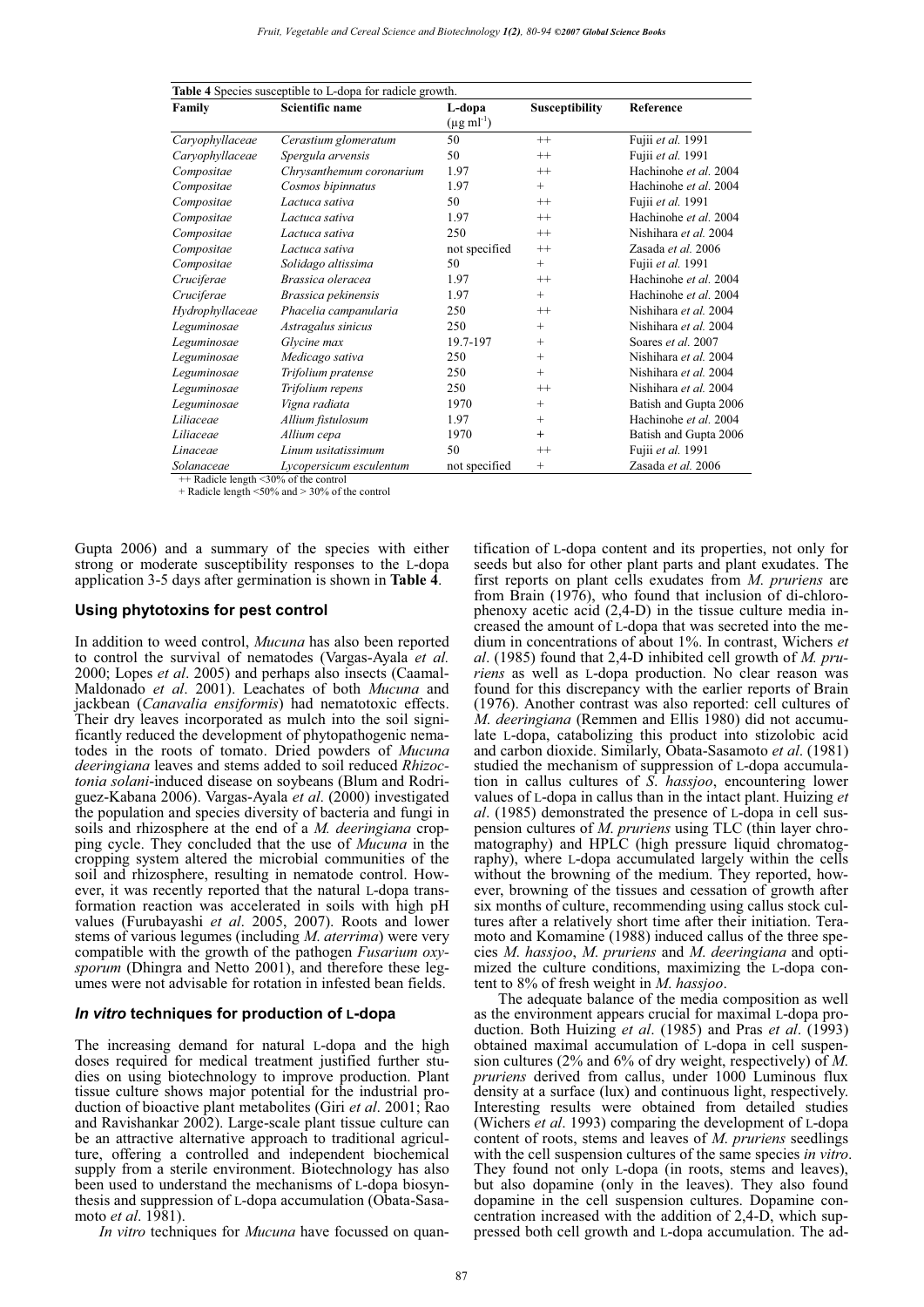dition of salt (NaCl) to the medium did not affect the dopamine but increased the release of L-dopa into the medium. Chattopadhyay *et al*. (1994) optimized the nutritional requirements for maximum cell growth and L-dopa production in a cell suspension culture of *M*. *pruriens f. pruriens* using a two-stage culture system for 30 days. They obtained maximal L-dopa production (4% of dry weight) under continuous illumination and 4% sucrose using half strength MS (Murashige and Skoog 1962) media,  $0.5$  mg  $l<sup>-1</sup>$  kinetin and  $42.5$  mg  $\tilde{l}$ <sup>1</sup> KH<sub>2</sub>PO<sub>4</sub>. However, they recommended further validation of the method on a larger scale using bioreactors. Detailed studies with bioreactors varied the gaseous composition (Huang and Chou 2000), aeration and agitation rates (Huang *et al*. 2002), nutrient feed modes, root tip density and oxygen tension (Huang *et al*. 2004) as well as nutrients and nitrogen sources (Huang and Chou 2005) to maximize L-dopa metabolite production using *S*. *hassjoo* plant materials.

A study in China (Huang and Chen 1998) reformulated the MS media to suit L-dopa production, increasing by 10 and 20% the calcium and phosphate and eliminating the zinc and organic supplements. These changes, combined with adjustments on the copper, cobalt and indol-3-acetic acid (IAA) content, more than doubled the L-dopa production, using *S*. *hassjoo* in a two-stage culture system. Altogether, a 4-fold increase of L-dopa was obtained with adequate and controlled aeration and agitation rates using laboratory large scale bioreactors, showing the possibility of efficiently scaling up the system. Similarly, Kavitha and Vadivel (2005) reported higher L-dopa accumulation from *M. pruriens* using an MS based media supplemented with IAA and 6-benzylaminopurine (BAP), compared to MS media with only IAA, BAP, 2,4-D or kinetin.

Gamborg-B5 (Gamborg *et al*. 1968) media, often used to successfully propagate legume cultures (George 1993), was also optimized to promote L-dopa production from root hairs of *S*. *hassjoo* (Sung and Huang 2000). In just 16 days of culture they obtained a maximal value of L-dopa of 10.8% of dry weight, an almost 3-fold increase compared to control media with using basal Gamborg-B5. More recently, the same authors (Sung and Huang 2006) used an innovative mesh as a penetration barrier to root tips of *S*. *hassjoo* in order to enhance lateral root bridging growth in a rational design of a root bioreactor, producing a two-fold L-dopa metabolite.

Commercial exploitation of L-dopa production was done by the Zandu Foundation of Healthcare (DBT 2003) through optimising the tissue culture conditions and improving the starting material of *Mucuna* through conventional breeding before transfer to Zandu Pharmaceuticals (Mumbai) together with the appropriate agricultural package.

#### *In vitro* **techniques for plant propagation**

Micro-propagation is used to rapidly multiply plants on a large scale. The high demand for large and consistent amounts of natural L-dopa can increase the market value of *Mucuna* and may create a new promising market. In addition to using cultivated *Mucuna* as a source of L-dopa, pharmaceutical companies have been extracting L-dopa from wild populations of *Mucuna* (Faisal *et al*. 2006a), but their availability is limited. Tissue culture of elite genotypes provides the opportunity for large scale multiplication of healthy plants for field or *in vitro* production throughout the year without any seasonal constraints. Even more important, tissue culture techniques open a window of opportunity for future genetic manipulation studies with *Mucuna* species.

During the optimization of the culture media for L-dopa production, Huang and Chen (1998) reported that the media composition that favours plant cell growth of *Stizolobium hassjoo* may be sub-optimal for the production of secondary metabolites and *vice versa*. This was also observed by Chattopadhyay *et al*. (1995) and by Jorge *et al*. (2006) in their efforts to propagate *Mucuna* using *in vitro* techniques. A wide range of tissue culture conditions have been reported to produce L-dopa and to propagate *Mucuna in vitro* (**Table 5**). Despite this extensive previous work in tissue culture to produce L-dopa, the media had to be adjusted and sometimes even re-invented to regenerate *Mucuna* plants.

Research in India aimed to develop a suitable system to micro-propagate *Mucuna*. Chattopadhyay *et al*. (1995) were the pioneers, using explants (epicotyls, hypocotyls and

**Plant Growth regulators Other conditions Culture type L-dopa (% of dry weight) Reference**  *S. hassjoo* 2,4-D/kinetin MS Callus 8.0 (% fresh weight) Teramoto and Komamine 1988 *S. hassjoo* 2,4-D/kinetin MS Callus 0.17 Obata-Sasamoto *et al.* 1981 *M. pruriens* 2,4-D MS, 3% suc Callus not specified Kavitha and Vadivel 2005 *M. pruriens* 2,4-D not specified Cells 2.5 (% fresh weight) Brain 1976 *S. hassjoo* IAA MS Cells 0.50 Huang and Chen 1998 *M. pruriens* kinetin MS, 2% suc, cont. light Cell suspension 4.00 Chattopadhyay *et al.* 1994 *M. pruriens* not specified 1000lux Cell suspension 6.00 Pras *et al.* 1993 *M. pruriens* IAA/BAP MS, 4% suc, cont. light, pH 5.9 Cell suspension 1.80 Huizing *et al.* 1985<br> *M. pruriens* 2,4-D/IAA/BAP MS, 3% suc, cont. light (1500 lux) Cell suspension 3.50 Wichers *et al.* 1985 *MS*,  $3\%$  suc, cont. light (1500 lux) Cell suspension 3.50 Wichers *et al.* 1985 *M. pruriens* 2,4-D MS, 4% suc Cell suspension 2.10 Wichers *et al.* 1993 *M. pruriens* IAA/BAP MS, 3% suc Cell suspension not specified Kavitha and Vadivel 2005 *S. hassjoo* not specified  $[O_2=0.3$ atm; CO<sub>2</sub><5%]<sup>\*\*</sup> Cell suspension not specified Huang and Chou 2000 *S. hassjoo* not specified [0.06 vvm and 300 rpm]\*\* Cell suspension not specified Huang *et al.* 2002 *S. hassjoo* not specified [intermitent feeding; 40 roots l-1]\*\* Cell suspension not specified Huang *et al.* 2004 *S. hassjoo* not specified  $[(NH_4)_2$ SO<sub>4</sub>; KNO<sub>3</sub>; amino acids]<sup>\*\*</sup> Cell suspension not specified Huang and Chou 2005 *M. pruriens* BAP/NAA B5, 3% suc, pH 5.6 meristem culture - Jorge *et al* unpublished *M. pruriens* BAP/NAA B5, 3% suc, pH 5.6 meristem culture - Jorge *et al* unpublished<br> *M. pruriens* NAA RT, 3% suc *M. pruriens* NAA RT, 3% suc rooting - Chattopadhyay *et al.* 1995<br> *M. pruriens* IAA MS, 3% suc, pH 5.8 rooting - Faisal *et al.* 2006a. 2006b *M. pruriens* IAA MS, 3% suc, pH 5.8 rooting - Faisal e*t al.* 2006a, 2006b *S. hassjoo* none B5, 3% suc root hairs 10.80 Sung and Huang 2000 *S. hassjoo* none B5, 3% suc, mesh hindrance\* lat. root bridging\*\* 7.70 Sung and Huang 2006 *M. pruriens* BAP leaf extracts, 3% suc, pH 5.6 shoot elongation - Jorge *et al.* 2006 *M. pruriens* BAP B5, 3% suc, pH 5.6 shoot regeneration - Jorge *et al.* unpublished *M. pruriens* NAA/2iP RT, 3% suc, pH 5.7 shoot regeneration - Chattopadhyay *et al.* 1995 *M. pruriens* BAP/NAA MS, 3% suc, pH 5.8 shoot regeneration - Faisal *et al.* 2006a, 2006b

**Table 5** Major tissue culture conditions used to either produce L-dopa or to propagate *Mucuna pruriens* and *Stizolobium hassjoo in vitro*.

 $\overline{B5}$  = Gamborg B5 media; MS = Murashige and Skoog media; RT = Revised Tobacco media;

suc. = sucrose; cont. = continuous; lat. =lateral

vvm = Volume of air per volume of culture per minute

rpm = Rotation per minute mesh hindrance\* = Mesh hindrance mist trickling reactor

\*\* = bioreactors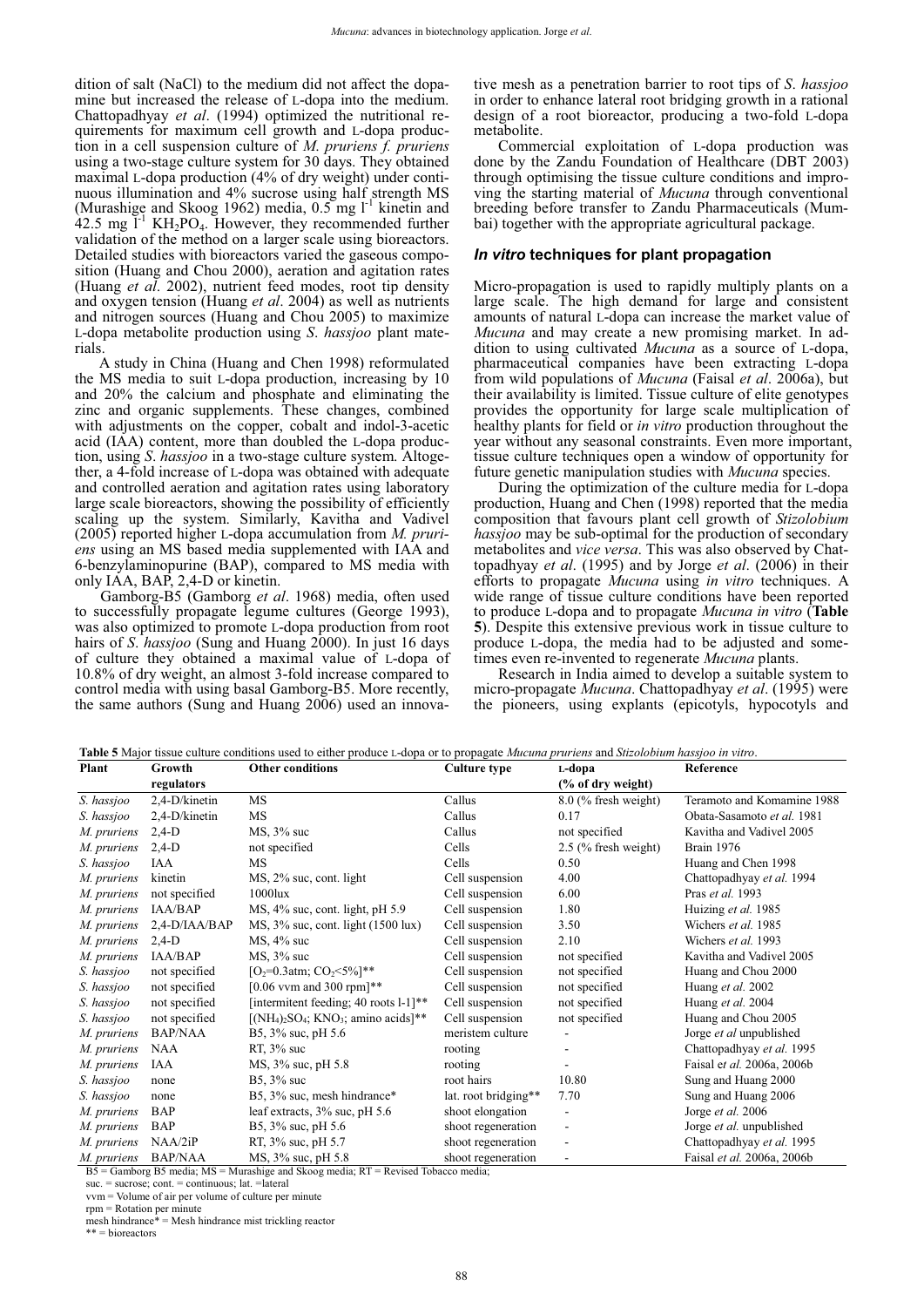

**Fig. 1 Micropropagation techniques used for** *Mucuna pruriens* **at ILRI.** (**A**) A sequence of meristems growing into shoots, after the application of themo therapy techniques to obtain virus-free materials. (**B**) Phenolic compounds produced in the tissue culture media. (**C**) Dry *Mucuna* leaves and stems used to replace MS nutrient salts of the media to proliferate *Mucuna in vitro*. (**D**) Fully grown *Mucuna* plant with roots, ready to be acclimatized. (**E**) *Mucuna* plants during acclimatization. (**F**) Green and soft callus tissues of *Mucuna* produced *in vitro*.

hypocotyls plus cotyledons) from one-week old seedlings to initiate *in vitro* cultures. They used either MS or Revised Tobacco media (RT), (Kaul and Staba 1968), with a range of α-naphthaleneacetic acid (NAA), IAA, BAP, 2-isopentenyladenine (2-iP) or kinetin concentrations. Best shoot regeneration was obtained in three weeks with explants extracted from 7-day old seedlings, using hypocotyls with cotyledons in RT media (Kaul and Staba 1968) and 2.7 μM of NAA and 9.8 μM of 2-iP. Kavitha and Vadivel (2005) reported that an MS media supplemented with 2,4-D induced callus in stem, leaves and root segments of *M*. *pruriens*. Subsequent research (Faisal *et al*. 2006a, 2006b) to develop a rapid *in vitro* regeneration method used nodal explants from 2-week old plantlets germinated *in vitro*. They also tried a range of hormone concentrations with BAP, kinetin and 2-iP either alone or in combination with NAA. They also tested four (full, half, third or fourth strength) concentrations of MS media as well as different pH levels. Half strength MS medium, when supplemented with 1 mg  $I<sup>-1</sup>$  of BAP and  $0.1 \text{ mg } 1^{-1}$  of NAA and pH of 5.8, produced the highest shoot numbers, regeneration and elongation. Optimal rooting was obtained with  $0.2$  mg  $1^{-1}$  of indol-3-butyric acid (IBA) supplemented medium and *M*. *pruriens* was successfully acclimatized in the greenhouse.

*M*. *pruriens* meristem culture and growth of virus free plants has been used to enhance and promote the conservation and availability of clean germplasm of *Mucuna*, mainly for forage purposes (Jorge *et al*. 2006). Tissue culture techniques were used to clean plants of three accessions of *M*. *pruriens* that were heavily infected with seed transmitted viruses. A rate of 50% clean materials was obtained using a combination of thermotherapy and meristem techniques for all the accessions. The meristems were regenerated into shoots (**Fig. 1A**) using MS medium, BAP, NAA and citric acid so that phenolic compounds (**Fig. 1B**) that compromised growth *in vitro* could be eliminated. A series of medium combinations were then tested to induce shoot multiplication, many of them adapting the best media reported earlier (Chattopadhyay *et al*. 1995; Faisal *et al*. 2006a, 2006b). Amongst the various cytokinins (BAP, Kinetin, 2-iP

and thidiazuron [TDZ]) and gibberellins (gibberellic acid  $[GA_3]$ ) tested, the survival of tissues (both shoots and callus) was found to be effective in BAP combined with an auxin (NAA). The cytokinins BAP (between 0.1 and 0.25 mg  $1^{-1}$ ) and TDZ (between 0.25 and 0.5 mg  $1^{-1}$ ) induced multiple shoots. Rooting was induced at the base of the shoots proliferated on media containing lower concentrations of BAP. However, shoots proliferated in TDZ containing media were difficult to grow. An optimal level of  $0.1 \text{ mg } l^{-1}$ .of BAP supplemented liquid media containing 1/4 of Gamborg B5 salts plus 7.5 g  $1^{-1}$  sucrose supplemented with 5 mg  $1^{-1}$  of IBA was effective in root induction. The addition of vitamins (adenine and thiamine) induced initial shoot formation from meristems but at later growth stages, media without vitamins maintained shoots alive and green for a longer period (Beksissa 2006). However, a strong genotype response to media was observed and a distinct medium was developed for each of the three accessions used in the research. A traditional medium was adopted for accession ILRI 14880 (Gamborg-B5 plus  $0.1 \text{ mg}^{-1}$  BAP, vitamins [20 mg  $1^{-1}$  thiamine and  $2mg 1^{-1}$  adenine], 100 mg  $1^{-1}$  citric acid,  $30 \text{ g } l^1$  sucrose and 8  $\text{g } l^1$  agar) but this was not adequate for the other two accessions (ILRI 10084 and ILRI 15169) that were particularly difficult to grow *in vitro*. A new medium for tissue culture was developed using leaf extracts of *Mucuna* plants to substitute for nutrients in the medium (**Fig. 1C**). The medium was prepared from ground dry leaves and stems  $(6.25 \text{ g l}^{-1})$  of  $\tilde{M}$ . pruriens (accession ILRI 14880) mixed with water and filtered, supplemented with 0.1 mg  $1^{-1}$  BAP, 30 g  $1^{-1}$  sucrose and 8 g  $1^{-1}$  agar. (Jorge *et al*. 2006). This new medium replaced the Gamborg-B5 nutrients and no extra vitamins were required, reducing the cost of the media by half when compared to using the traditional medium. This can be a useful methodology not only to reduce costs of production for general tissue culture but also to solve the problems of regenerating difficult-to-grow cultures *in vitro*. Plants were successfully acclimatized in the greenhouse using a pine bark substrate (**Figs. 1D, 1E**), compared to no survival obtained with a mixture of soil, peat or vermiculite (Jorge *et al*. unpublished).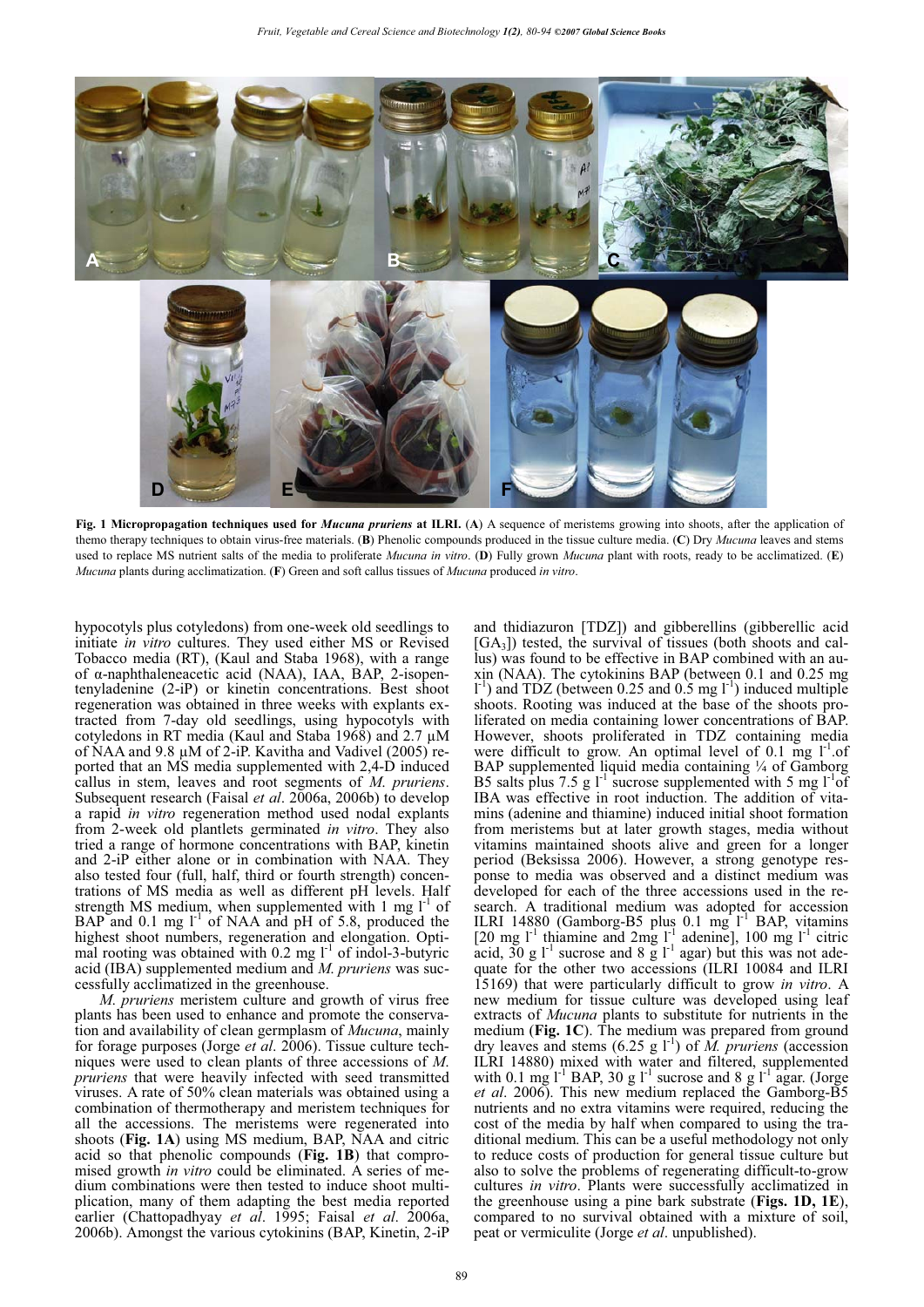#### **Practical considerations in disease diagnosis**

*Mucuna*, like many legumes, has a high level of seed-borne virus transmission. Tissue culture has been used extensively to clean plants of diseases, in particular viruses which are systemic and do not generally respond to chemical treatments as bacterial and fungal infections do. In some species and with some viruses, meristem extraction alone is sufficient to obtain clean materials, while with other species and viruses that move rapidly through the plant, thermotherapy before meristem extraction is needed to get clean materials (George 1993). In *M*. *pruriens* both thermotherapy with meristem extraction were necessary to remove seed-borne viruses (Jorge *et al*. unpublished).

When tissue culture is being used to produce disease free planting materials, it is important to be able to identify clean and infected materials soon after treatment. For many years Enzyme Linked ImmunoAssay (ELISA) has been used for virus detection (Albrechtsen 2006). However, the amount of tissue needed for a standard assay (0.2 g) meant that the cultures had to be quite large to be tested nondestructively (i.e., taking part of the material for testing but leaving sufficient amount for viable regrowth). When tissue culture was first used at the International Livestock Research Institute (ILRI) to clean virus infected plants of *Mucuna*, it was found that it was possible to use smaller cultures for testing since *Mucuna* was infected to a high degree with viruses with strong antigenic properties. Thus the presence of a virus could be detected in samples of just  $0.01$  g (Proud *et al*. unpublished). When several replicates of the same tissue are available, it is also possible to destructively sample only some replicates. Experiments were also carried out with tissue with different degrees of phenolic oxidation (presumably containing melanin) and it was found that virus infection was as detectable in severely blackened tissue as in healthy tissue. Thus blackened replicates that will be discarded could be tested, leaving good healthy material for regeneration (Proud *et al*. unpublished).

With thermotherapy and meristem extraction the degree of infection could be significantly reduced for all viruses, with some viruses less susceptible (i.e. CPMoV) to the treatment than others. However the overall success at reducing infection and producing clean plants was 50% (Proud *et al*. unpublished).

The Tissue Blot ImmunoAssay (TBIA) method was also used with *Mucuna* tissue culture material with good results. TBIA is fast, economical (Huth 1997) and sensitive (Hull 2002). TBIA is an immunological assay similar to ELISA but using a nitrocellulose membrane to bind the virus antigen from the sample for detection by the virus specific antibody (Lin *et al*. 1990). An insoluble coloured substrate is used to visualise the presence of virus on the membrane, with the degree of infection being scored. Since in this method tissue is blotted onto nitrocellulose membranes, the sample size needs to be large enough and strong enough to be blotted. Blotting callus samples was difficult as the material was soft and friable (**Fig. 1F**). Blotting was easier using differentiated tissue and a shoot that was being trimmed for subculture could be blotted onto the nitrocellulose membrane for virus testing and then transferred to new media in the usual way (Proud *et al*. unpublished). A problem was encountered using the TBIA method due to the phenolics present in *Mucuna*. Phenolics also bind to the membrane during blotting; giving a colour that can be confused with a weak virus infection. With a severe infection there was no difficulty reading the results. This was not seen with the ELISA method where the phenolics do not interfere with the reading of the soluble substrate since the colours are very different and phenolics may not bind to the plate in the same way (Proud *et al*. unpublished). Similar problems were encountered by Hsu and Lawson (1991) with anthocyanins masking the colour. The extent of binding of the phenolics to the nitrocellulose membrane was decreased by soaking the membranes in sodium sulphite, as an antioxidant, before blotting samples with a high phenolic

content (Huth 1997).

#### **FUTURE POTENTIAL OF** *MUCUNA* **AND USE OF BIOTECHNOLOGY**

*Mucuna* produces large amounts of foliage and seed of good nutritional quality and its positive impacts on soil quality and weed suppression have been well documented. However, it still remains an underutilised crop with high future potential for use in agricultural development in developing countries where small farms, mixed cropping systems and reliance of crops for their multiple benefits are important for sustainable livelihoods of the rural poor.

Biotechnology research will continue on L-dopa synthesis mainly due to its potential in the treatment of Parkinson's disease. There is also great potential for further biotechnology work on *Mucuna* to more effectively exploit its useful characteristics as a nematocide and weed suppressant both in smallholder farming in developing countries (as a low-cost alternative to pesticides, for example) and in largescale farming (in production of natural products for control of pest species). *In vitro* testing provides the opportunity to study its effects on a range of species and to understand the mechanism of action. Similarly its use as an anti-helminthic could be further studied and the active ingredients identified in cultured cells.

Increased utilisation will depend on exploiting the genetic diversity within *Mucuna*. Building on the work of Capochichi *et al*. (2001, 2003a, 2004) with *Mucuna* sp. and Krishnamurthy *et al.* (2005), Kumar *et al.* (2006), Padmesh *et al*. (2006) and Gupta and Kak (2007) with *M. pruriens*, molecular markers linked to important morphological and agronomical traits can be identified and used for marker assisted selection of genotypes with the desired characterristics. Like most forage crops, there has been little work on the basic characterization of the species and varieties used. Diversity studies would also allow the clarification of the taxonomic classification within the species, and particularly for the currently used accessions and varieties.

 The use of *Mucuna* as both a green manure and fodder can increase the sustainability of farming systems. A range of *Mucuna* varieties as well as other legume species may be needed in different zones. Incorporation of leguminous forages into these systems will both reduce degradation of the natural resource base and provide a source of fodder for livestock production, allowing income generation even from otherwise unproductive land. Although *Mucuna* has been underutilised for many years, application of biotechnology provides new opportunities to identify and select better adapted genotypes with high yield, improved feed and food value and reduced anti-nutritional factors and, when ultimate use is medicinal, greater L-dopa content. This will increase the importance and use of *Mucuna* in agricultural systems in the tropics.

 An important point to consider is that many of the techniques and studies presented here for *Mucuna* may be also of potential use for other useful legumes or even other crops with similar chemical components. Examples of similar components in other genera are: (1) L-Dopa – present also in *Astralagus*, *Baptisis*, *Cytisus*, *Lupinus* and *Vicia*; (2) nicotine – present also in *Acacia*; and (3) Physostigmine – present also in *Dioclea*, *Physostigma* and *Vicia* (Duke 1981). Many of the biotechnology tools described here will have wide applicability in a range of crops to contribute to improving food security worldwide.

#### **ACKNOWLEDGEMENTS**

The authors wish to thank all the collaborators presently or previously working on *Mucuna* who provided relevant information and contacts to scientists worldwide, reviving the existing, but currently dormant *Mucuna* network. These collaborations and enthusiasm for *Mucuna* made possible the compilation of this work. The authors especially want to thank all those who provided updated information about the *Mucuna* accessions available in various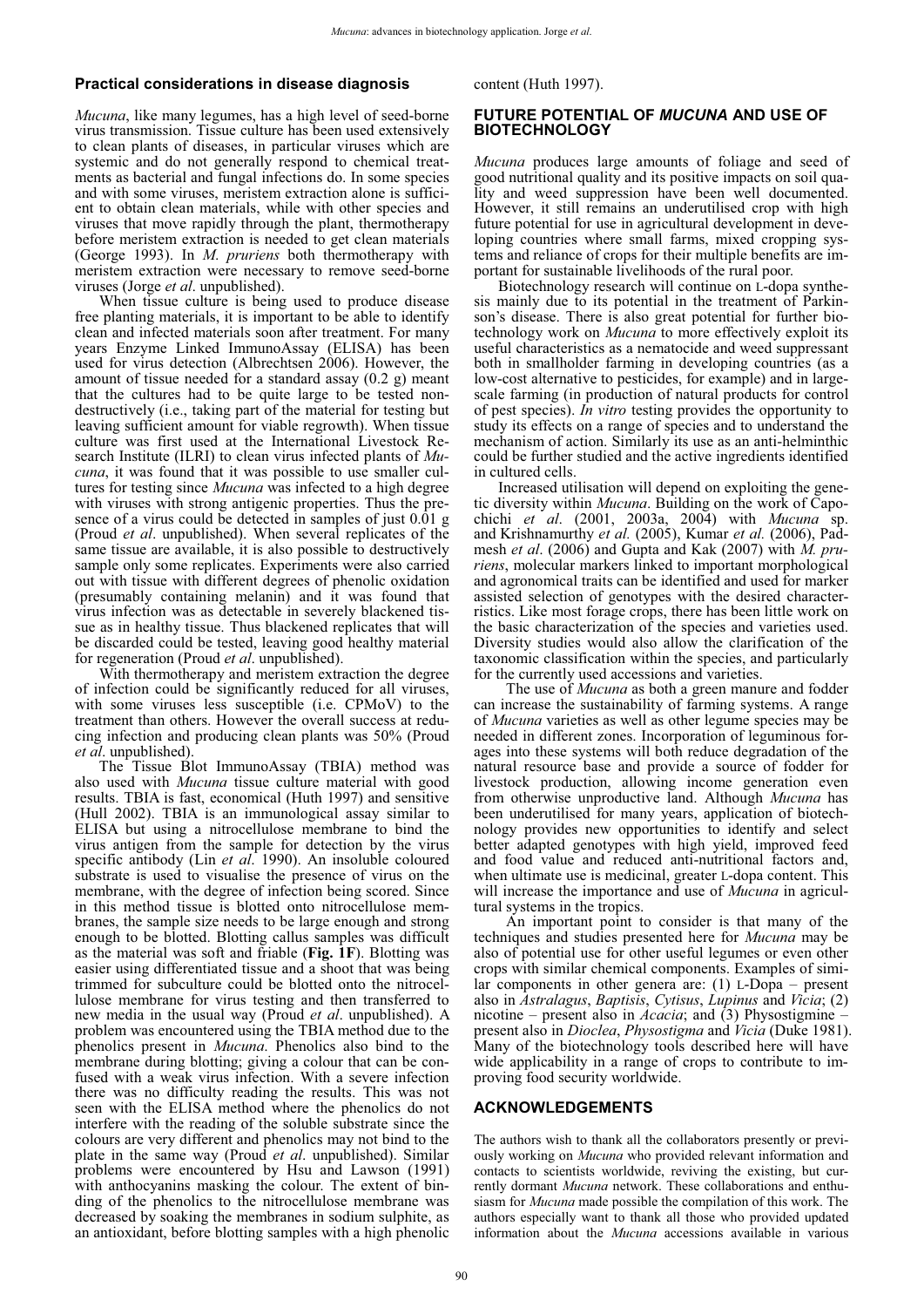#### genebanks.

#### **REFERENCES**

- **Adebowale KO, Lawal OS** (2003) Functional properties and retrogradation behaviour of native and chemically modified starch of mucuna bean (*Mucuna pruriens*). *Journal of the Science of Food and Agriculture* **83**, 1541-1546
- **Adesogan AT, Chikagwa-Malunga SK, Salawu MB, Kim SC** (2004) The *in vitro* digestibility, gas production and fermentation characteristics of *Mucuna pruiriens*, and soybean meal treated with or without L-dopa. *Journal of Animal Science* **82 (Suppl. 1)**, 212, 215-216
- **Aguiyi JC, Igweh AC, Egesie UG, Leoncini R** (1999) Studies on possible protection against snake venom using *Mucuna pruriens* protein immunization. *Fitoterapia* **70**, 21-24
- **Ajiwe VIE, Okeke CA, Nnabuike B, Ogunleye GA, Elebo E** (1997) Applications of oils extracted from African star apple (*Chrysophyllum africanum*), horse eye bean (*Mucuna sloanei*) and African pear (*Dacryodes edulis*) seeds. *Bioresource Technology* **59**, 259-261
- **Akhtar MS, Qureshi AQ, Iqbal J** (1990) Antidiabetic evaluation of *Mucuna pruriens*, Linn seeds. *Journal of Pakistan Medical Association* **40**, 147-150
- **Albrechtsen SE** (2006) *Testing Methods for Seed-Transmitted Viruses: Principles and Protocols*, CABI, Oxfordshire, UK, 268 pp
- **Amico A** (1977) Medicinal plants of Southern Zambesia. *Fitoterapia* **48**, 101- 139
- **Amin K, Khan M, Zillur-Rehman S, Khan N** (1996) Sexual function improving effect of *Mucuna pruriens* in sexually normal male rats. *Fitoterapia* **LXVII**, 53-56
- **Ayala-Burgos A, Herrera-Diaz P, Castillo-Caamal J, Rosado-Rivas C, Osornio-Muños L, Castillo-Caamal A** (2003) Rumen degradability and chemical composition of the velvet bean (*Mucuna* spp.) grain and husk. *Tropical and Subtropical Agroecosystems* **1**, 71-76
- **Bailey LH** (1947) *The Standard Encyclopedia of Horticulture*, Macmillan, New York, NY, USA, 600 pp

**Barbeau A, McDowell FH** (1970) *L*-*Dopa and Parkinsonism*, F.A. Davis Company, Philadelphia, USA, 403 pp

- **Batish DR, Gupta P** (2006) L-DOPA (L-3,4-dihydroxyphenylalanine) affects rooting potential and associated biochemical changes in hypocotyl of mung bean, and inhibits mitotic activity in onion root tips. *Plant Growth Regulation* **49**, 229-235
- **Beksissa H** (2006) *A study on the Response of Three Genotypes of Mucuna pruriens to Different Growth Media for Tissue Culture Differentiation*, MSc, Addis Ababa University, Addis Ababa, Ethiopia, 62 pp
- **Bell EA, Janzen DH** (1971) Medical and ecological considerations of L-Dopa and 5-HTP in seeds. *Nature* **229**, 136-137
- **Berner DK, Killani AS, Aigbokhan E, Couper DC** (1992) *Macrophomina phaseolina* on the tropical cover crop *Mucuna pruriens* var. *utilis*. *Plant Disease* **76**, 1283
- **Betancur-Ancona DA, Chel-Guerrero LA, Bello-Pérez LA, Dávila-Ortiz G** (2002) Isolation of velvet bean (*Mucuna pruriens*) starch: Physicochemical and functional properties. *Starch-Stärke* **54**, 303-309
- **Bhandary MJ, Chandrashekar KR, Kaveriappa KM** (1995) Medical ethnobotany of the Siddis of Uttara Kannada district, Karnataka, India. *Journal of Ethnopharmacology* **47**, 149-158
- **Bhat R, Sridhar KR, Velmourougane K** (2007a) Microbial quality evaluation of velvet bean seeds (*Mucuna pruriens* L. DC.) exposed to ionizing radiation. *Tropical and Subtropical Agroecosystems* **7**, 29-40
- **Bhat R, Sridhar KR, Bhushan B** (2007b) Free radicals in velvet bean seeds (*Mucuna pruriens* L. DC.) and their status after  $\gamma$ -irradiation and conventional processing. *LWT - Food Science and Technology* **40**, 1570-1577
- **Bhat R, Sridhar KR, Tomita K** (2007c) Effect of ionizing radiation on antinutritional features of velvet bean seeds (*Mucuna pruriens*). *Food Chemistry* **103**, 860-866
- **Bhattarai NK** (1992) Folk use of plants in veterinary medicine in central Nepal. *Fitoterapia* **63**, 497-506
- **Blum LEB, Rodriguez-Kabana R** (2006) Dired powders of velvetbean and pine bark added to soil reduce *Rhizoctonia solani*-induced disease on soybean. *Fitopatologia Brasileira* **31**, 261-269
- **Bort KS** (1909) The Florida velvet bean and its history. *Bureau of Plant Industry Bulletin No* 141, Government Printing Office, Washington DC, USA, pp 25-32
- **Brain KR** (1976) Accumulation of L-DOPA in cultures from *Mucuna pruriens*. *Plant Science Letters* **7**, 157-161
- **Bressani R** (2002) Factors influencing nutritive value in food grain legumes: *Mucuna* compared to other grain legumes. In: Flores M, Eilittä M, Myhrman R, Carew LB, Carsky RJ (Eds) *Food and Feed from Mucuna: Current Uses and the Way Forward, Proceedings of an International Workshop* (Vol 1), CIDICCO, CIEPCA, World Hunger Research Center, Tegucigalpa, Honduras, pp 164-188
- **Bressani R, Lau M, Vargas S** (2003) Protein and cooking quality and residual content of dehydroxyphenylalalnine and of trypsin inhibitors of processed *Mucuna* beans (*Mucuna* spp.). *Tropical and Subtropical Agroecosystems* **1**, 197-212
- **Brunt AA, Crabtree K, Dallwitz MJ, Gibbs AJ, Watson L, Zurcher EJ** (1996) Plant Viruses Online: Descriptions and Lists from the VIDE Database.

Version  $20^{th}$  August 1996. Available online: http://biology.anu.edu.au/ Groups/MES/vide/

- **Buckles D** (1995) Velvetbean: a 'new' plant with a history. *Economic Botany* **49**, 13-25
- **Buckles D, Triomphe B, Sain G** (1998) *Cover Crops in Hillside Agriculture: Farmer Innovation with Mucuna*, International Maize and Wheat Improvement Center, Ottawa, Canada, 218 pp
- **Bunch CC** (2002) Community-level development of *Mucuna* recipes: The example of *Nutricocina*. In: Flores M, Eilittä M, Myhrman R, Carew LB, Carsky RJ (Eds) *Food and Feed from Mucuna: Current Uses and the Way Forward, Proceedings of an International Workshop*, CIDICCO, CIEPCA, World Hunger Research Center, Tegucigalpa, Honduras, pp 218-226
- **Burkill IH** (1966) *A Dictionary of the Economic Products of the Malay Peninsula*, Ministry of Agriculture and Cooperatives, Kuala Lumpur, Malaysia, 2444 pp
- **Caamal-Maldonado JA, Jimenez-Osornio JJ, Torres-Barragan A, Anaya AL** (2001) The use of allelopathic legume cover and mulch species for weed control in cropping systems. *Agronomy Journal* **93**, 27-36
- **Calegari A, do Prado Wildner L, de Freitas V** (1997) Adubação verde e sistemas de cobertura do solo na região sul do Brasil. In: *International Workshop on Green-Manure Cover Crop Systems for Smallholders in Tropical and Subtropical Regions*, Rural Extension and Agricultural Research Institute of Santa Catarina, Chapeco, Santa Catarina, Brazil, 50 pp
- **Capo-chichi LJA, Weaver DB, Morton CM** (2001) AFLP assessment of genetic variability among velvetbean (*Mucuna* sp.) accessions. *Theoretical and Applied Genetics* **103**, 1180-1188
- **Capo-chichi LJA, Weaver DB, Morton CM** (2003a) The use of molecular markers to study genetic diversity in *Mucuna*. *Tropical and Subtropical Agroecosystems* **1**, 309-318
- **Capo-chichi L, Eilittä M, Carsky R, Gilbert R, Maasdorp B** (2003b) Effect of genotype and environment on L-Dopa concentration in mucuna's (*Mucuna* sp.) seeds. *Tropical and Subtropical Agroecosystems* **1**, 319-328
- **Capo-chichi LJA, Morton CM, Weaver DB** (2004) An intraspecific genetic map of velvetbean (*Mucuna* sp.) based on AFLP markers. *Theoretical and Applied Genetics* **108**, 814-821
- **Carew LB, Gernat AG** (2006) Use of velvet beans, *Mucuna* spp., as a feed ingredient for poultry: a review. *World's Poultry Science Journal* **62**, 131-143
- **Carsky RJ, Ndikawa R** (1998) Identification of cover crops for the semi-arid savanna zone of West Africa. In*:* Buckles D, Eteka A, Osiname M, Galiba M, Galiano G (Eds) *Cover Crops in West Africa - Contributing to Sustainable Agriculture*, IDRC, IITA, Sasakawa Global 2000, Otawa, Canada, Ibadan, Nigeria, Cotonou, Benin, pp 179-187
- **Carsky RJ, Tarawali SA, Becker M, Chikoye D, Tian G, Sanginga N** (1998) *Mucuna* – herbaceous cover legume with potential for multiple uses. *Resource and Crop Management Research Monograph, IITA* **25**, 54 pp
- **Carvalho GJd, Fontanétti A, Cançado CT** (2002) Allelopathic potential of the jack bean (*Canavalia ensiformis*) and of the black mucuna (*Stizolobium aterrimum*) for sedge (*Cyperus rotundus*) control. *Ciência e Agrotecnologia* **26**, 647-651
- **Casey RCD** (1960) 298 Alleged infertility plants of India. *Indian Journal of Medical Science* **14**, 590-601
- **Casini P** (2004) Allelopathic evaluation of selected cover crops for weed control in the humid tropics. *Allelopathy Journal* **14**, 51-58
- **Castillo-Caamal AM, Castillo-Caamal JB, Ayala-Burgos AJ** (2003a) Mucuna bean (*Mucuna* spp.) supplementation of growng sheep fed with a basal diet of Napier grass (*Pennisetum purpureum*). *Tropical and Subtropical Agroecosystems* **1**, 107-111
- **Castillo-Caamal JB, Jimenez-Osornio JJ, Lopez-Perez A** (2003b) Feeding *Mucuna* beans to small ruminants of Mayan farmers in the Yucatan peninsula, Mexico. *Tropical and Subtropical Agroecosystems* **1**, 113-117
- **Chattopadhyay S, Datta SK, Mahato SB** (1994) Production of L-DOPA from cell suspension culture of *Mucuna pruriens* f. *pruriens*. *Plant Cell Reports* **13**, 519-522
- **Chattopadhyay S, Datta SK, Mahato SB** (1995) Rapid micropropagation for *Mucuna pruriens* f. *pruriens* L. *Plant Cell Reports* **15**, 271-273
- **Chikagwa-Malunga S, Adesogan A, Huisden M, Kim S, Krueger N, Dean D, Ososanya T, Arriola K, Phatak S** (2005) The effect of replacing soybean meal with *Mucuna pruriens* on the performance of sheep. *Journal of Animal Science* **83 (Suppl. 2)**, Abstract 131, 34
- **Clute O** (1896) Cassava, the velvet bean, prickly comfrey, taro, Chinese yam, canaigre, alfalfa, flat pea, sachaline. *Florida Agricultural Experiment Station Bulletin No* **35**, 327-354
- **Conroy C, Thakur YA** (2005) A local plant for de-worming goats. *LEISA Magazine* **21**, 3
- **Cook C, Gray B** (2005) *Effective Food Plots for White-tailed Deer in Alabama*, Alabama Department of Conservation and Natural Resources, Division of Wildlife and Freshwater Fisheries, Alabama, USA, 48 pp
- **Daxenbichler ME, Van Etten CH, Hallinan EA, Earle FR, Barclay SA** (1971) Seeds as sources of L-Dopa. *Journal of Medicinal Chemistry* **14**, 463- 465
- **DBT** (2003) *Technologies transferred to industries during 2002-2003*. Available online: http://dbtindia.nic.in/techtransfer/techtrans2002-03.html
- **Dhingra OD, Netto Coelho RA** (2001) Reservoir and non-reservoir hosts of bean-wilt pathogen, *Fusarium oxysporum* f. sp. *phaseoli*. *Journal of Phytopathology* **149**, 463-467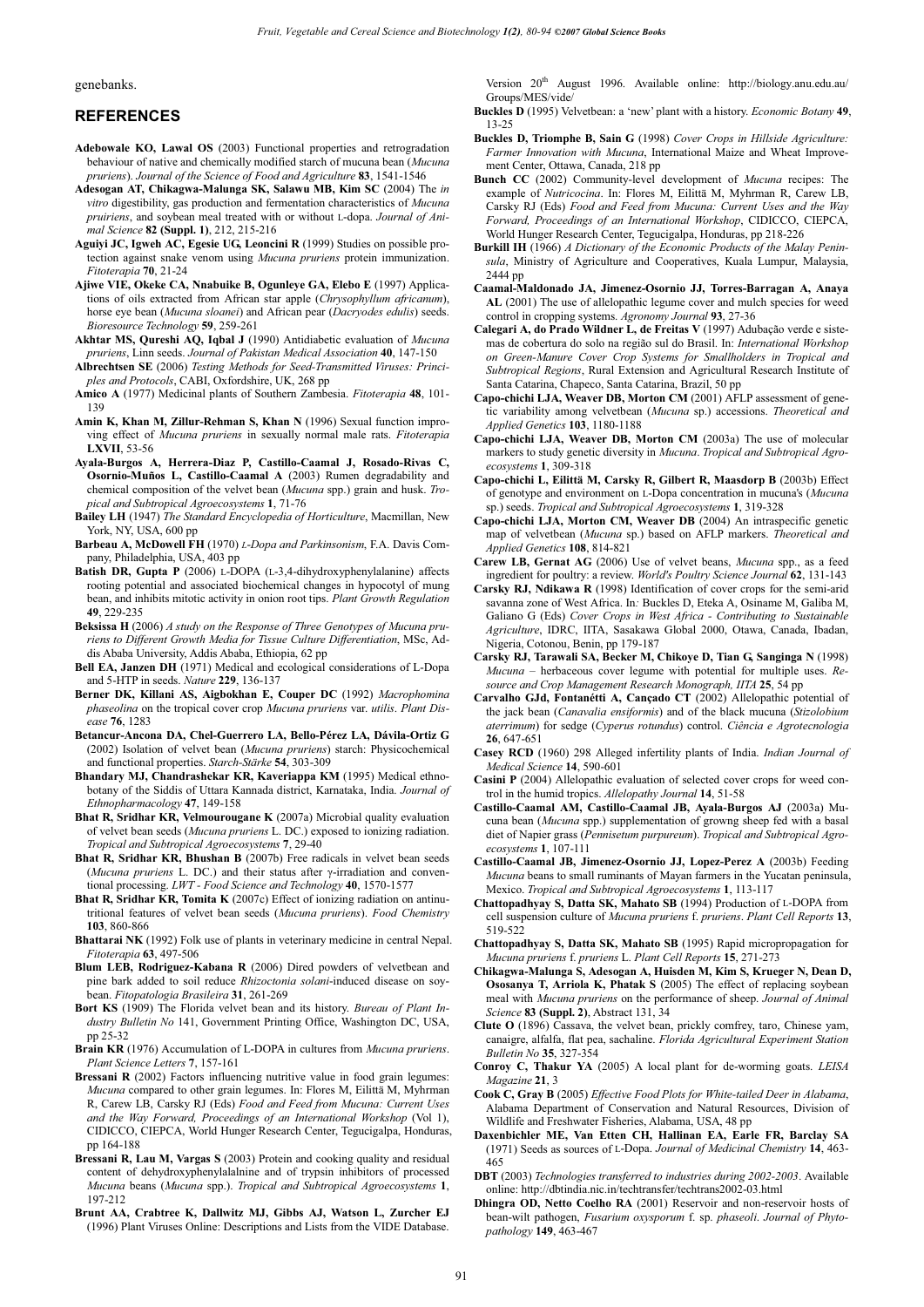- **Diallo OK, Berhe T** (2003) Processing of *Mucuna* for human food in the Republic of Guinea. *Tropical and Subtropical Agroecosystems* **1**, 193-196
- **Dominguez Monge S, Dominguez Valenzuela JA, Cruz Hipolito HE, Medina Pitalua JL** (2004) Allelopathic activity of *Mucuna pruriens* var. *utilis* and *Neonotonia wigthii* on germination and growth of seedlings of *Sorghum halepense* and *Rottboelia coochinchinensis*. In: Pedrero GM, Valenzuela JAD, Díaz GM, Ruiz RAO (Eds) *Memoria XVI Congresso Latinoamericano de Malezas y XXIV Congresso Nacional de la Asociación Mexicana de la Ciencia de la Maleza, del 10 al 12 Noviembre de 2003*, Manzanillo, Colima, Mexico, pp 356-362
- **Duke JA** (1981) *Handbook of Legumes of World Economic Importance*, Plenum Press, New York, USA, 345 pp
- **Egounlety M** (2003) Processing of velvet bean (*Mucuna pruriens* var. *utilis*) by fermentation. *Tropical and Subtropical Agroecosystems* **1**, 173-181
- **Eilittä M** (1998) *On-farm assessment of maize-mucuna systems in the Los Tuxtlas region of Southeastern Veracruz*, PhD, University of Florida, Gainesville, Florida, USA, 224 pp
- **Eilittä M, Sollenberger LE** (2002) The many uses of *Mucuna*: velvetbean in the southern United States in the early 20<sup>th</sup> century. In: Flores M, Eilittä M, Myhrman R, Carew LB, Carsky RJ (Eds) *Food and Feed from Mucuna: Current Uses and the Way Forward, Proceedings of an International Workshop*, CIDICCO, CIEPCA, World Hunger Research Center, Tegucigalpa, Honduras, pp 73-110
- **Eilittä M, Carsky R, Mureithi J, Szabo N, Bressani R, Myhrman R, Sandoval C, Muinga R, Carew L, Capo-chichi L, Teixeira A** (2003a) Future agenda for research and promotion. *Tropical and Subtropical Agroecosystems* **1**, 329-343
- **Eilittä M, Sollenberger LE, Littell RC, Harrington LW** (2003b) On-farm experiments with maize-*Mucuna* systems in the Los Tuxtlas region of Veracruz, Mexico. I. *Mucuna* biomass and maize grain yield. *Experimental Agriculture* **39**, 5-17
- **Ekanem AP, Obiekezie A, Kloas W, Knopf K** (2004) Effects of crude extracts of *Mucuna pruriens* (Fabaceae) and *Carica papaya* (Caricaceae) against the protozoan fish parasite *Ichthyophthirius multifiliis*. *Parasitology Research* **92**, 316-366
- **Ene-Obong HN, Carnovale E** (1992) Nigerian soup condiments: Traditional processing and potential as dietary fiber source. *Food Chemistry* **43**, 29-34
- **Ezueh MI** (1977) Cultivation and utilization of minor food legumes in Nigeria. *Tropical Grain Legumes Bulletin No 10*, IITA, Ibadan, Nigeria, pp 28-32
- **Faisal M, Siddique I, Anis M** (2006a) An efficient plant regeneration system for *Mucuna pruriens* L. (DC.) using cotyledonary node plants. *In Vitro Cellular and Developmental Biology* – *Plant* **42**, 59-64
- **Faisal M, Siddique I, Anis M** (2006b) *In vitro* rapid regeneration of plantlets from nodal explants of *Mucuna pruriens* – a valuable medicinal plant. *Annals of Applied Biology* **148**, 1-6
- **FAO** (2004) *Biotechnology: meeting the needs of the poor?* Available online: http://www.fao.org/newsroom/en/focus/2004/41655/index.html
- **Flores M** (1997) El uso de cultivos de cobertura en centroamerica: mas alla del entusiasmo: retos y oportunidades. In: *International Workshop on Green-Manure Cover Crop Systems for Smallholders in Tropical and Subtropical Regions*, Rural Extension and Agricultural Research Institute of Santa Catarina, Chapeco, Santa Catarina, Brazil, 51 pp
- **Flores M, Esnaola MA, Myhrman R** (2002) Growth of pigs fed diets with mucuna bean flour (*Mucuna pruriens*) compared to soybean meal. In: Flores M, Eilittä M, Myhrman R, Carew LB, Carsky RJ (Eds) *Food and Feed from Mucuna: Current Uses and the Way Forward, Proceedings of an International Workshop*, CIDICCO, CIEPCA, World Hunger Research Center, Tegucigalpa, Honduras, pp 288-303
- **Fujii Y** (2003) Allelopathy in the natural and agricultural ecosystems and isolation of potent allelochemicals from velvet bean (*Mucuna pruriens)* and hairy vetch (*Vicia villosa*). *Biological Sciences in Space* **17**, 6-13
- **Fujii Y, Shibuya T, Yasuda T** (1991) L-3,4-Dihydroxyphenylalanine as an allelochemical candidate from *Mucuna pruriens* (L.) DC. var. *utilis*. *Agricultural and Biological Chemistry* **55**, 617-618
- **Furubayashi A, Hiradate S, Fujii Y** (2005) Adsorption and transformation reactions of L-dopa in soils. *Soil Science and Plant Nutrition* **51**, 819-825
- **Furubayashi A, Hiradate S, Fujii Y** (2007) Role of catechol structure in the adsorption and transformation reactions of L-dopa in soils. *Journal of Chemical Ecology* **32**, 239-250
- **Galiba M, Vissoh P, Dagbenonbakin G, Fagbohoun F** (1998) Reactions et apprehensions paysanes liees a l'utilisation du poi mascate (*Mucuna pruriens*  var. *utilis*). In*:* Buckles D, Eteka A, Osiname M, Galiba M, Galiano G (Eds) *Cover Crops in West Africa - Contributing to Sustainable Agriculture*, IDRC, IITA, Sasakawa Global 2000, Otawa, Canada; Ibadan, Nigeria; Cotonou, Benin, pp 55-65
- **Gamborg OL, Miller RA, Ojima K** (1968) Nutrient requirements of suspension cultures of soyabean root cells. *Experimental Cell Research* **50**, 151-158
- **George EF** (1993) *Plant Propagation by Tissue Culture The Technology*, Exegetics Limited, Edington, UK, 574 pp
- **Girach RD, Aminuddin, Siddioui PA, Khan SA** (1994) Traditional plant remedies among the Kondh of district Dhenkanal (Orissa). *International Journal of Pharmacognosy* **32**, 274-283
- **Giri A, Dhingra V, Giri CC, Singh A, Ward OP, Narasu ML** (2001) Biotransformations using plant cells, organ cultures and enzyme systems: current trends and future prospects. *Biotechnology Advances* **19**, 175
- **Gourie-Devi M, Ramu MG, Venkataram BS** (1991) Treatment of Parkinson's disease in "Ayurveda" (ancient Indian system of medicine): discussion paper. *Journal of the Royal Society of Medicine* **84**, 491-492
- **Gumedzoe MY** (1993a) Major virus diseases of medicinal plants in West Africa. *Acta Horticulturae* **331**, 307-310
- **Gumedzoe MYD** (1993b) *Mucuna* sp. infected with the cowpea strain of tobacco mosaic in Togo. *Cahiers-Agricultures* **2**, 352-355
- **Guo G, Yuying T, Xie C-W, Lange LA** (2007) Dopamine transporter, gender, and number of sexual partners among young adults. *European Journal of Human Genetics* **15**, 279-287
- **Gupta M, Mazunder UK, Chakraborti S, Rath N, Bhawal SR** (1997) Antiepileptic and anticancer activity of some indigenous plants. *Indian Journal of Physiology and Allied Science* **51**, 53-56
- **Gupta V, Kak A** (2007) Genetic diversity analysis in *Mucuna pruriens* germplasm using SDS-poly-acrylamide gel electrophoresis (PAGE). *International Journal of Plant Sciences* **2**, 124-127
- **Hachinohe M, Sunohara Y, Matsumoto H** (2004) Absorption, translocation and metabolism of L-DOPA in barnyardgrass and lettuce: their involvement in species-selective phytotoxic action. *Plant Growth Regulation* **43**, 237-243
- **Hairiah K** (1992) *Aluminium Tolerance of Mucuna, a Tropical Leguminous Cover Crop*, PhD thesis, University of Groningen, Hanze, The Netherlands, 152 pp
- **Hairiah K, van Noordwijk M, Setijono S** (1991) Tolerance to acid soil conditions of the velvet beans *Mucuna pruriens* var. *utilis* and *M*. *deeringiana*. *Developments in Plant Soil Science* **45**, 227-237
- **Hairiah K, van Noordwijk M, Setijono S** (1993) Tolerance to acid soil conditions of the velvet beans *Mucuna pruriens* var. *utilis* and *M*. *deeringiana* II. Above-ground growth and control of *Imperata cylindrica*. *Plant and Soil* **152**, 175-185
- **Honlonkou AN, Manyong VM** (1999) Learning from farmers in a changing environment: the case of *Mucuna* fallow in southern Benin. In: *Regional Workshop on farmers and scientists in a changing environment: Assessing the impact of research in West Africa*, Cotounou, Benin, 23 pp
- **Hornykiewicz O** (2002) L-DOPA: From a biologically inactive amino acid to a successful therapeutic agent Historical review article. *Amino Acids* **23**, 65-70 **Houghton PJ, Skari KP** (1994) The effect of blood clotting of some West Afri-
- can plants used against snakebite. *Journal of Ethnopharmacology* **44**, 99-108 **Hsu H, Lawson R** (1991) Direct tissue blotting for the detection of tomato
- spotted wilt virus in *Impatiens*. *Plant Disease* **75**, 292-295
- **Huang S-Y, Chen S-Y** (1998) Efficient L-DOPA production by *Stizolobium hassjoo* cell culture in a two stage configuration. *Journal of Biotechnology* **62**, 95-103
- **Huang SY, Chou CJ** (2000) Effect of gaseous composition on cell growth and secondary metabolite production in suspension culture of *Stizolobium hassjoo* cells. *Bioprocess Engineering* **23**, 585-593
- **Huang S-Y, Shen Y-W, Chan H-S** (2002) Development of a bioreactor operation strategy for L-DOPA production using *Stizolobium hassjoo* suspension culture. *Enzyme and Microbial Technology* **30**, 779-791
- **Huang S-Y, Hung C-H, Chou S-N** (2004) Innovative strategies for operation of mist trickling reactors for enhanced hairy root proliferation and secondary metabolite productivity. *Enzyme and Microbial Technology* **35**, 22-32
- **Huang S-Y, Chou S-N** (2005) Elucidation of the effects of nitrogen source on proliferation of transformed hairy roots and secondary metabolite productivity in a mist trickling reactor by redox potential measurement. *Enzyme and Microbial Technology* **38**, 803-813
- **Huizing HJ, Wijnsma R, Batterman S, Malingre TM, Wichers HJ** (1985) Production of L-DOPA by cell suspension cultures of *Mucuna pruriens*. I. Initiation and maintenance of cell suspension cultures of *Mucuna pruriens* and identification of L-DOPA. *Plant Cell, Tissue Organ Culture* **4**, 61-73
- Hull R (2002) *Matthew's Plant Virology* (4<sup>th</sup> Edn), Academic Press, London, UK 1056 pp
- **Hussain G, Manyam BV** (1997) *Mucuna pruriens* proves more effective than L-DOPA in Parkinson's disease animal model. *Phytotherapy Research* **11**, 419-423
- **Huth W** (1997) Tissue print immunoassay a rapid and reliable method for routine evidence of *Gramineae* viruses. *Nachrichtenblatt des Deutschen Pflanzenschutzdienstes* **49**, 185-191
- **Iauk L, Galati EM, Forestieri AM, Kirjavainen S, Trovato A** (1989) *Mucuna pruriens* decoction lowers cholesterol and total lipid plasma levels in the rat. *Phytotherapy Research* **3**, 263-264
- **Iauk L, Galati EM, Kirjavainen S, Forestieri AM, Trovato A** (1993) Analgesic and antipyretic effects of *Mucuna pruriens*. *International Journal of Pharmacognosy* **31**, 213-216
- **ILDIS** (2005) *World Database of Legumes*, Available online: www.ildis.org
- **Infante ME, Perez AM, Simao MR, Manda F, Baquete EF, Fernandes AM** (1990) Outbreak of acute psychosis attributed to *Mucuna pruriens*. *The Lancet* **336**, 1129
- **Jain SK, Tarafder CR** (1970) Medicinal plant-lore of the santals. *Economic Botany* **24**, 241-278
- **Jaiwal PK, Singh RP** (2003a) *Improvement Strategies of Leguminosae Biotechnology*, Kluwer Academic Publishers, Dordrecht, the Netherlands, 411 pp
- **Jaiwal PK, Singh RP** (2003b) *Applied Genetics of Leguminosae Biotechnology*, Kluwer Academic Publishers, Dordrecht, the Netherlands, 330 pp
- **Janardhanan K, Lakshmanan KK** (1985) Studies on the pulse, *Mucuna utilis*: chemical composition and antinutritional factors. *Journal of Food Science*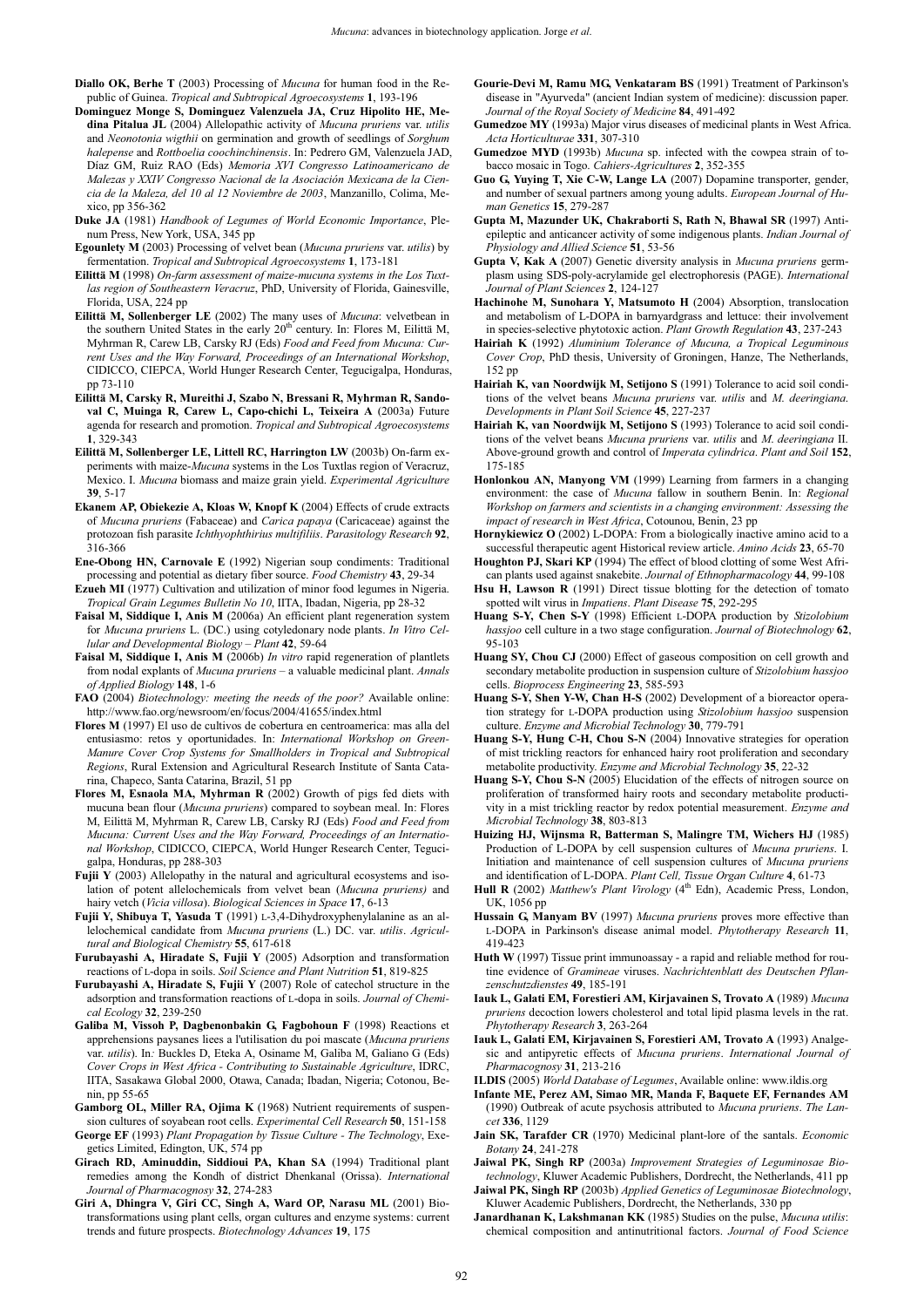*and Technology* **22**, 369-371

- **Jiri O** (2004) *Integration of Forage Legumes into Smallholder Farming Systems, with Emphasis on Velvet Bean (Mucuna pruriens (L) DC var*. *utilis)*. MPhil Thesis, University of Zimbabwe, Harare, Zimbabwe, 155 pp
- **Jorge A, Hanson J, Gebremariam G, Proud J** (2006) Natural plant extracts for the *in vitro* culture of *Mucuna pruriens*. *Acta Horticulturae* in press
- **Joshi MC, Patel MB, Mehta PJ** (1980) Some folk medicines of Dangs, Gujarat State. *Bulletin of Medical Ethnobotanical Research* **1**, 8-24
- **Kar A, Choudhary BK, Bandyopadhyay NG** (2003) Comparative evaluation of hypoglycaemic activity of some Indian medicinal plants in alloxan diabetic rats. *Journal of Ethnopharmacology* **84**, 105-108
- **Kaul B, Staba EJ** (1968) *Dioscorea* tissue cultures. 1. Biosynthesis and isolation of diesgenin from *Dioscorea deltoidea* callus and suspension cells. *Lloydia* **31**, 171-179
- **Kavitha C, Vadivel E** (2005) *In vitro* production of L-DOPA from *Mucuna pruriens* (L.) D.C. *Biochemical and Cellular Archives* **5**, 161-168
- **Keatinge JDH, Qi A, Wheeler TR, Ellis RH, Crufurd PQ, Summerfield RJ** (1996) Photothermal effects on the phenology of annual legume crops with potential for use as cover crops and green manures in tropical and subtropical hillside environments. *Field Crop Abstracts* **49**, 1119-1130
- **Keinath AP, Harrison HF, Marino PC, Jackson DM, Pullaro TC** (2003) Increase in populations of *Rhizoctonia solani* and wirestem of collard with velvet bean cover crop mulch. *Plant Disease* **87**, 719-725
- **Kiff L, Pound L, Holdsworth R** (1996) *Covercrops: A Review and Database for Field Users*, Natural Resources Institute, Chatham, UK, 180 pp
- **Krishnamurthy R, Chandorkar, MS, Kalzunkar BG, Desai MRP, Pathak JM, Rajendra Gupta** (2005) Diversity evaluation in velvet bean (*Mucuna pruriens*) germplasm for seed yield and associated agronomical traits. *Journal of Medicinal and Aromatic Plant Sciences* **27**, 291-296
- **Kumar B, Kumar MS, Annapurna K, Maheshwari, DK** (2006) Genetic diversity of plant growth-promoting rhizobia isolated from a medicinal legume, *Mucuna pruriens* Linn. *Current Science* **91**, 1524-1529
- Lathwell D (1990) Legume green manures: Principles for management-based on recent research. *TropSoils Technical Bulletin No* 90-01, Soil Management Collaborative Research Support Program, Raleigh, North Carolina, USA, 30 pp
- **Laurena A, Revilleza MJ, Mendoza E** (1994) Poplyphenols, phytate, cyanogenic glycosides, and trypsin inhibitor activity of several Philippine indigenous food legumes. *Journal of Food Composition and Analysis* **7**, 194-202
- **Lawal OS, Adebowale KO** (2004) Effect of acetylation and succinylation on solubility profile, water absorption capacity, oil absorption capacity and emulsifying properties of mucuna bean (*Mucuna pruriens*) protein concentrate. *Nahrung/Food* **48**, 129-136
- **Lin J, Hsu Y, Hsu H** (1990) Immunological detection of plant viruses and a mycoplasmalike organism by direct blotting on nitrocellulose membrane. *Phytopathology* **80**, 824-828
- **Lopes EA, Ferraz S, Freitas LG de, Ferreira PA, Amora DX** (2005) Effect of aqueous extracts of velvetbean and of basil on *Meloidogyne incognita* and *M. javanica*. *Nematologia Brasileira* **29**, 67-74
- **Lorenzetti F, MacIsaac S, Arnason JT, Awang DVC, Buckles D** (1998) The phytochemistry, toxicology, and food potential of velvetbean (*Mucuna* Adans. spp., Fabaceae). In*:* Buckles D, Eteka A, Osiname M, Galiba M, Galiano G (Eds) *Cover Crops in West Africa - Contributing to Sustainable Agriculture*, IDRC, IITA, Sasakawa Global 2000, Otawa, Canada; Ibadan, Nigeria; Cotonou, Benin, pp 67-84
- **Lubis SHA, Sastrapradja D, Sastrapradja S** (1979) Genetic variation of *Mucuna pruriens* (I.) DC. III. Inheritance of pod hairs. *Annales Bogorienses* **VII**, 1-10
- **Maasdorp BV, Titterton M** (1997) Nutritional improvement of maize silage for dairying: mixed-crop silages from sole and intercropped legumes and a long-season variety of maize. I. Biomass yield and nutritive value. *Animal Feed Science and Technology* **69**, 241-261
- **Mahajani SS, Doshi VJ, Parikh KM, Manyam BV** (1996) Bioavailability of L-DOPA from HP-200 - a formulation of seed powder of *Mucuna pruriens* (Bak): a Pharmacokinetic and pharmacodynamic Study. *Phytotherapy Research* **10**, 254-256
- **Mamatha B, Shivananda TN, Siddaramappa R** (2006) Nitrogen fixing ability of 13 genotypes of *Mucuna pruriens*. In: *18th World Congress of Soil Science*, Philadelphia, Pennsylvania, USA. Available online: http://a-c-s.confex. com/crops/wc2006/techprogram/P12219.HTM
- **Manyam BV, Dhanasekaran M, Hare TA** (2004a) Effect of antiparkinson drug HP-200 (*Mucuna pruriens*) on the central monoaminergic neurotransmitters. *Phytotherapy Research* **18**, 97-101
- **Manyam BV, Dhanasekaran M, Hare TA** (2004b) Neuroprotective effects of the antiparkinson drug *Mucuna pruriens*. *Phytotherapy Research* **18**, 706-712
- **Mary Josephine R, Janardhanan K** (1992) Studies on chemical composition and anti-nutritional factors in three germplasm seed materials of the tribal pulse, *Mucuna pruriens* (L.) DC. *Food Chemistry* **43**, 13-18
- **Matenga V, Ngongoni N, Titterton M, Maasdorp B** (2003) *Mucuna* seed as a feed ingredient for small ruminants and effect of ensiling on its nutritive value. *Tropical and Subtropical Agroecosystems* **1**, 97-106
- **Mbuthia EW, Gachuiri CK** (2003) Effect of inclusion of *Mucuna pruriens* and *Dolichos lablab* forage in napier grass silage on silage quality and on voluntary intake and digestibility in sheep. *Tropical and Subtropical Agroecosystems* **1**, 123-128
- **Mercuri NB, Bernardi G** (2005) The 'magic' of L-dopa: why is it the gold standard Parkinson's disease therapy? *Trends in Pharmacological Sciences* **26**, 341-344
- **Miller HK** (1902) *Velvet bean*. Florida Agricultural Experiment Station, Bulletin No **60**, 445-468
- **Miller EF, Massengale ON, Barnes MA** (1925) Some effects resulting from eating velvet beans. *Journal of the American Pharmaceutical Association* **14**, 1113-1114
- **Miocinovic R, Zafar S, Sferra J, Wainstein M** (2005) Priapism caused by 'All Nite Long'. *International Journal of Impotence Research* **17**, 469-470
- **Misra L, Wagner H** (2007) Extraction of bioactive principles from *Mucuna pruriens* seeds. *Indian Journal of Biochemistry and Biophysics* **44**, 56-60
- **Mohan VR, Janardhanan K** (1993) Studies on Indian tribal pulses. In: Udaiyan K, Janardhanan K, Manian S, Reddy VRK (Eds) *Proceedings of the National Seminar on Biodiversity: Strategies for Conservation and Future Challenges*, Department of Botany, Bharathiar University, India, pp 116-125
- Morris JB (1999) Legume genetic resources with novel "value added" industrial and pharmaceutical use. In*:* Janick J (Ed) *Perspectives on New Crops and New Uses*, ASHS Press, Alexandria, VA, pp 196-201
- **Mors WB, Rizzini CT, Pereira NA** (2001) Medicinal plants of Brazil. *Journal of Natural Products* **64**, 1258-1259
- **Muinga RW, Saha HM, Mureithi JG** (2003) The effect of mucuna (*Mucuna pruriens*) forage on the performance of lactating cows. *Tropical and Subtropical Agroecosystems* **1**, 87-92
- **Murashige T, Skoog F** (1962) A revised medium for rapid growth and bio-assays with tobacco tissue cultures. *Physiologia Plantarum* **15**, 473-497
- **Nath D, Sethi N, Singh RH, Jain AK** (1992) Commonly used indian abortifacient plants with special reference to their teratologic effects in rats. *Journal of Ethnopharmacology* **36**, 147-154
- **Negri G** (2005) Diabetes melito:plantas e principios ativos naturais hipoglicemiantes. *Revista Brasileira de Ciências Farmaceuticas* **41**, 1-29
- **Nishihara E, Parvez MM, Araya H, Fujii Y** (2004) Germination growth response of different plant species to the allelochemical L-3,4-dihydroxyphenylalanine (L-DOPA). *Plant Growth Regulation* **42**, 181-189
- **Nishihara E, Parvez MM, Araya H, Kawashima S, Fujii Y** (2005) L-3-(L-3,4-dihydroxyphenyl) alanine (L-DOPA), an allelochemical exuded from velvet bean (*Mucuna pruriens*) roots. *Plant Growth Regulation* **45**, 113-120
- **Nyambati EN, Sollenberger LE, Kunkle WE** (2003) Feed intake and lactation performance of dairy cows offered Napier grass supplemented with legume hay. *Livestock Production Science* **83**, 179-189
- **Obata-Sasamoto H, Nishi N, Komamine A** (1981) Mechanism of suppression of DOPA accumulation in a callus culture of *Stizolobium hassjoo*. *Plant and Cell Physiology* **22**, 827-835
- **Onweluzo JC, Leelavathi K, Haridas Rao P** (1999) Effect of *Detarium microcarpum* (Dm) and *Mucuna flagellipes* (MF) gums on the quality of white bread. *Plant Foods for Human Nutrition* **54**, 173-182
- **Onweluzo J, Eilittä M** (2003) Surveying *Mucuna*'s utilization as a food in Enugu and Kogi states of Nigeria. *Tropical and Subtropical Agroecosystems* **1**, 71-76
- **Onweluzo JC, Obanu ZA, Okwandu MC** (2004) Potentials of gum from *Detarium microcarpum* (Dm) and *Mucuna flagellipes* (MF) seeds as raw beef burger stabilizers. *Plant Foods for Human Nutrition* **59**, 137-141
- **Ooi PAC** (2005) Some non-pesticide methods for managing crop insect pests Present status, issues and strategies. In: Ooi PAC (Ed) *Nonpesticide Methods for Controlling Diseases and Insect Pests*, Asian Productivity Organization, Tokyo, Japan, 180 pp
- **Padmesh P, Reji JV, Jinish Dhar M, Seeni S** (2006) Estimation of genetic diversity in varieties of *Mucuna pruriens* using RAPD. *Biologia Plantarum* **50**, 367-372
- **Pérez-Hernandez F, Ayala-Burgos AJ, Belmar-Casso R** (2003) Performance of growing lambs supplemented with *Mucuna pruriens*. *Tropical and Subtropical Agroecosystems* **1**, 119-122
- Persley GJ, Doyle JJ (2001) Biotechnology for developing-country agriculture: problems and opportunities. In*:* Pinstrup-Andersen P, Pandya-Lorch R (Eds) *The Unfinished Agenda: Perspectives on Overcoming Hunger, Poverty, and Environmental Degradation*, International Food Policy Research Institute, Washington, USA, pp 239-243
- **Piper CV, Tracy SM** (1910) The Florida velvet bean and related plants. US Department of Agriculture, *Bureau of Plant Industry Bulletin No 179*. Government Printing Office, Washington, DC, USA, 26 pp
- **Poornachandra MN, Khanam S, Shivananda BG, Shivananda TN, Dris R** (2005) *Mucuna pruriens* (L.) DC – A novel drug for learning and memory retrieval. *Journal of Food, Agriculture and Environment* **3**, 13-15
- **Pras N, Woerdenbag S, Batterman S, Visser S, van Uden JF** (1993) *Mucuna pruriens*: improvement of the biotechnological production of the anti-Parkinson drug L-Dopa by plant cell selection. *Pharmacy World and Science* **15**, 263-268
- Price M (2002) The L-dopa problem as viewed by community development workers. In: Flores M, Eilittä M, Myhrman R, Carew LB, Carsky RJ (Eds) *Food and Feed from Mucuna: Current Uses and the Way Forward, Proceedings of an International Workshop*, CIDICCO, CIEPCA, World Hunger Research Center, Tegucigalpa, Honduras, pp 111-118
- **PROSEA** (2003) *Plant Resources of South- East Asia PROSEA 3: Dye and tannin-producing plants*. Available online: http://www.prosea.nl/prosea3.html **Pugalenthi M, Vadivel V** (2007) L-Dopa (L-3,4-Dihydroxyphenylalanine): A